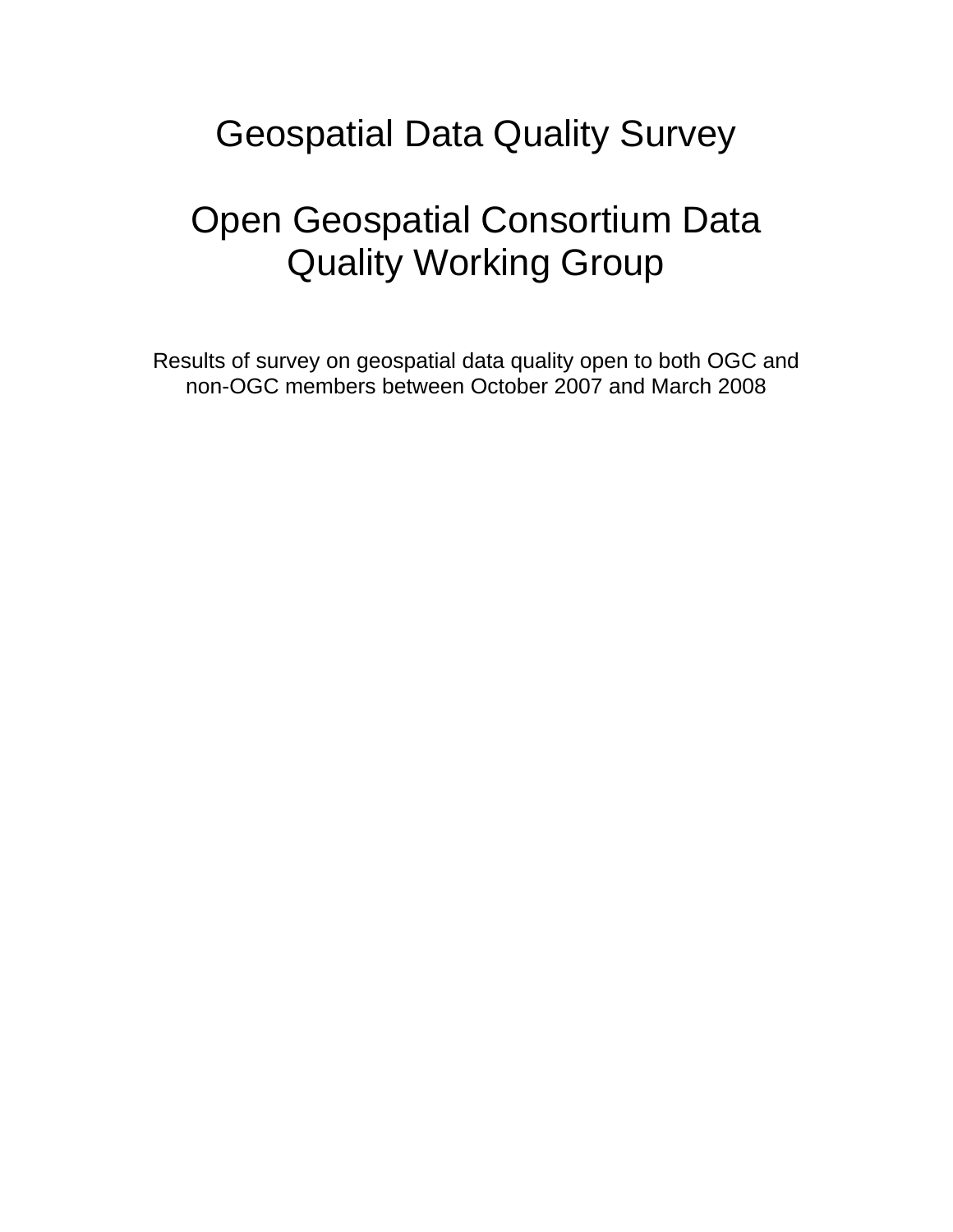| 4. Are you a consumer or supplier of spatial data? Or both? |             |                                   |                                 |
|-------------------------------------------------------------|-------------|-----------------------------------|---------------------------------|
|                                                             |             | <b>Response</b><br><b>Percent</b> | <b>Response</b><br><b>Count</b> |
| Consumer                                                    |             | 33.3%                             | 250                             |
| Supplier                                                    | a a shekara | 8.5%                              | 64                              |
| <b>Both</b>                                                 |             | 58.2%                             | 437                             |
|                                                             |             | answered question                 | 751                             |
| skipped question                                            |             | 22                                |                                 |

| 5. Are you a member of the Open Geospatial Consortium (OGC)? |  |                                   |                          |
|--------------------------------------------------------------|--|-----------------------------------|--------------------------|
|                                                              |  | <b>Response</b><br><b>Percent</b> | Response<br><b>Count</b> |
| Yes                                                          |  | 16.6%                             | 123                      |
| <b>No</b>                                                    |  | 83.4%                             | 620                      |
|                                                              |  | answered question                 | 743                      |
|                                                              |  | skipped question                  | 30                       |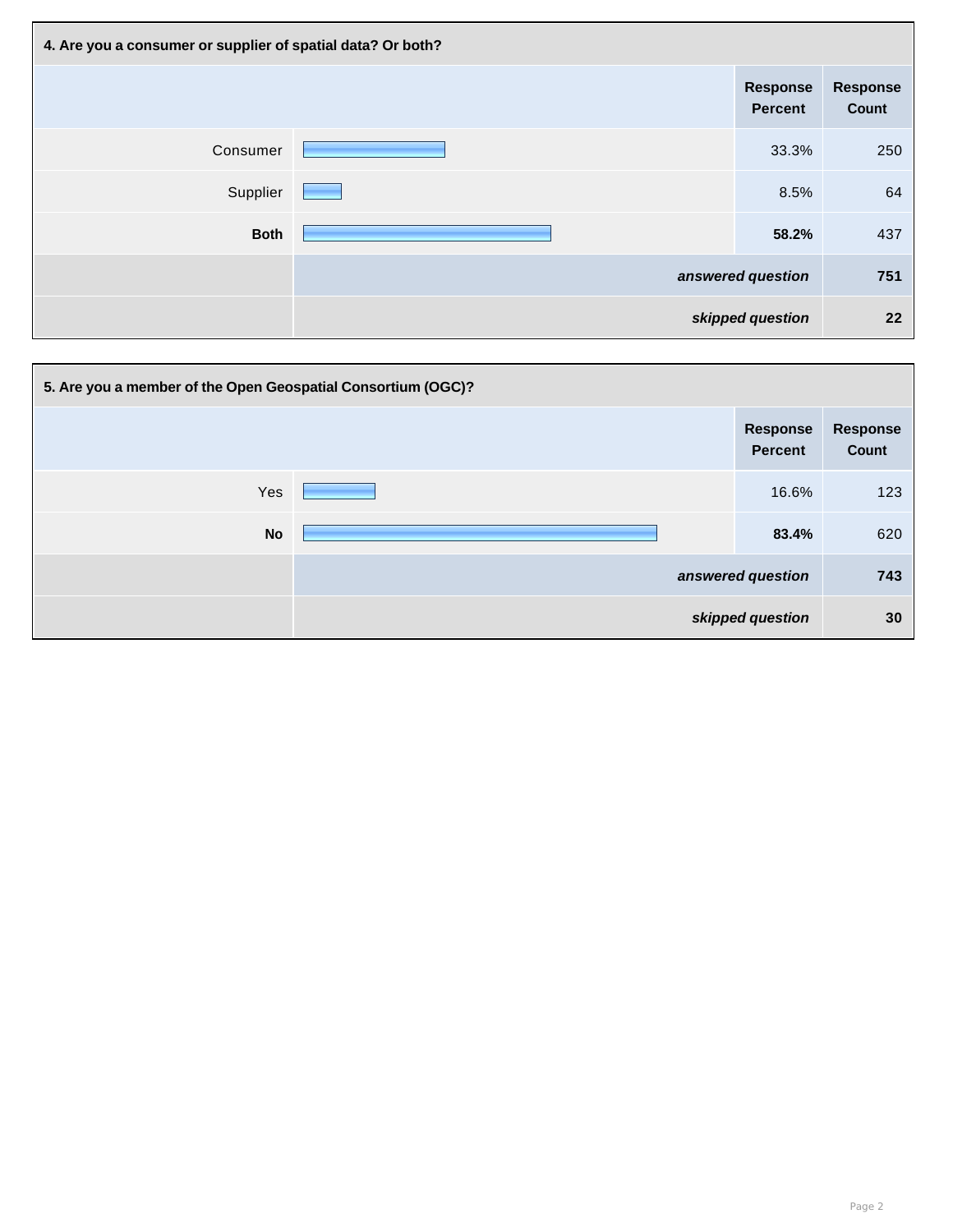| 6. What is your job title?    |                                             |                                   |                                 |
|-------------------------------|---------------------------------------------|-----------------------------------|---------------------------------|
|                               |                                             | <b>Response</b><br><b>Percent</b> | <b>Response</b><br><b>Count</b> |
| <b>CAD Drafter/Technician</b> | E                                           | 1.9%                              | 14                              |
| Database Administrator        | E                                           | 1.6%                              | 12                              |
| Database Programmer           | $\mathbb I$                                 | 0.3%                              | $\overline{2}$                  |
| <b>Geospatial Analyst</b>     | $\blacksquare$                              | 3.0%                              | 22                              |
| <b>GIS Administrator</b>      | E                                           | 2.7%                              | 20                              |
| <b>GIS Analyst</b>            | $\overline{\phantom{a}}$                    | 5.7%                              | 42                              |
| <b>GIS Coordinator</b>        | H                                           | 3.8%                              | 28                              |
| <b>GIS Developer</b>          | E                                           | 2.4%                              | 18                              |
| <b>GIS IT Specialist</b>      | $\sim$                                      | 3.5%                              | 26                              |
| <b>GIS Manager</b>            |                                             | 7.1%                              | 52                              |
| <b>GIS Production Manager</b> | $\Box$                                      | 1.6%                              | 12                              |
| <b>GIS Specialist</b>         | $\overline{\phantom{a}}$                    | 6.8%                              | 50                              |
| <b>GIS Technician</b>         | E                                           | 2.6%                              | 19                              |
| <b>IMS Manager</b>            | $\begin{bmatrix} \phantom{-} \end{bmatrix}$ | 0.4%                              | $\mathbf{3}$                    |
| <b>IT Director</b>            | $\Box$                                      | 2.2%                              | $16$                            |
| <b>Mapping Analyst</b>        | E                                           | 1.9%                              | $14$                            |
| <b>Mapping Technologist</b>   | $\blacksquare$                              | 1.8%                              | 13                              |
| Marketing                     | $\begin{array}{c} \end{array}$              | 0.9%                              | $\overline{7}$                  |
| President/CEO/Manager         | <b>Property</b>                             | 8.1%                              | 60                              |
| <b>Product Engineer</b>       | E                                           | 1.9%                              | $14$                            |
| Sales                         | $\begin{array}{c} \end{array}$              | 0.9%                              | $\overline{7}$                  |
| Software Developer            | E                                           | 2.7%                              | 20                              |
| Surveyor                      | المناقصة                                    | 7.5%                              | 55                              |
| Web Programmer                | $\mathbb I$                                 | 0.4%                              | $\mathbf{3}$                    |
| Other                         |                                             | 28.2%                             | 208                             |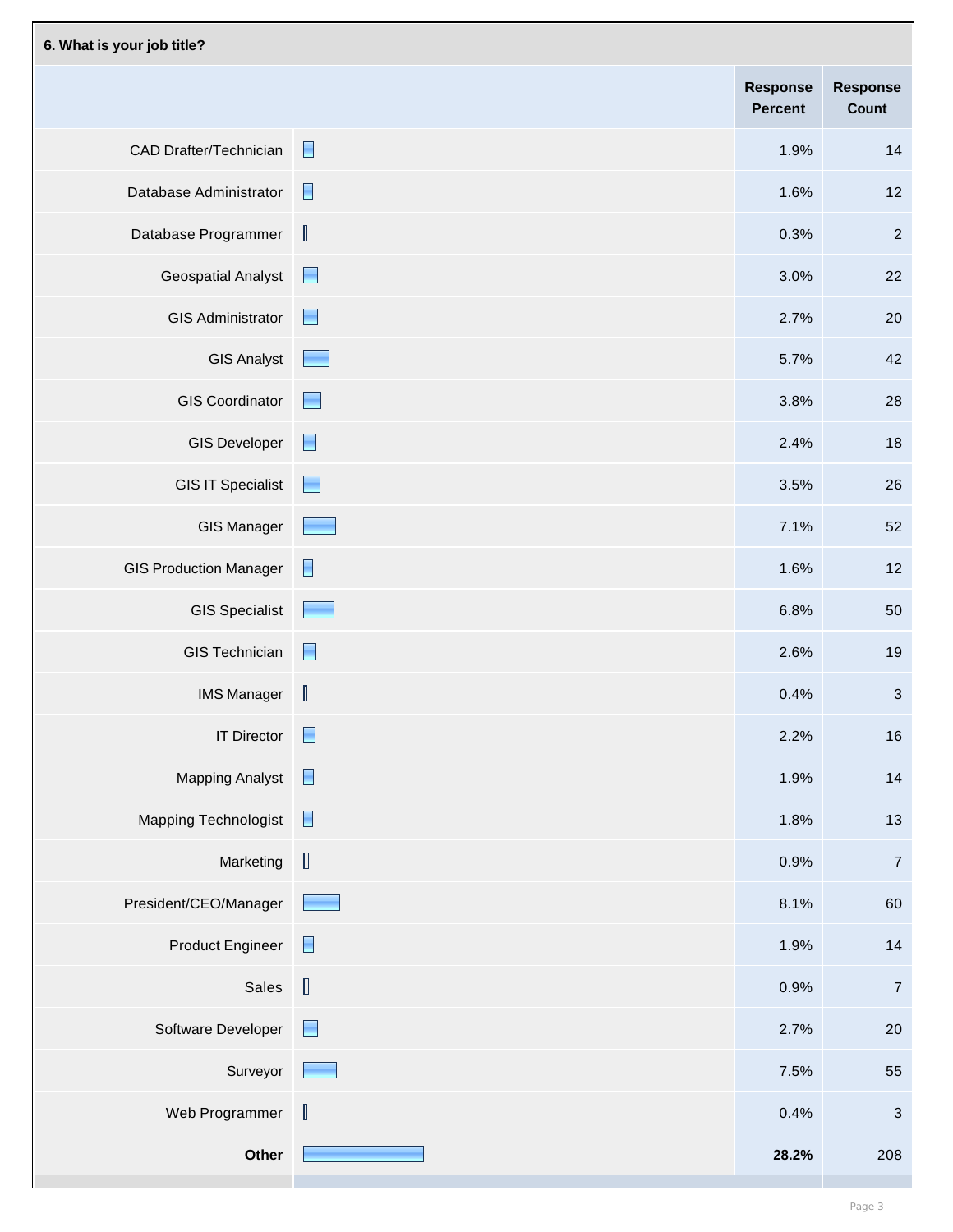| answered question | 737 |
|-------------------|-----|
| skipped question  | 36  |

| 7. What country is your company or ogranization headquartered? |                |                                   |                          |
|----------------------------------------------------------------|----------------|-----------------------------------|--------------------------|
|                                                                |                | <b>Response</b><br><b>Percent</b> | <b>Response</b><br>Count |
| Afghanistan                                                    |                | 0.1%                              | $\mathbf{1}$             |
| Albania                                                        | $\blacksquare$ | 0.1%                              | $\mathbf{1}$             |
| Algeria                                                        |                | 0.1%                              | $\mathbf{1}$             |
| American Samoa                                                 |                | 0.1%                              | $\mathbf{1}$             |
| Andorra                                                        | $\blacksquare$ | 0.1%                              | $\overline{1}$           |
| Angola                                                         |                | 0.1%                              | $\mathbf 1$              |
| Anguilla                                                       |                | 0.1%                              | $\mathbf{1}$             |
| Antarctica                                                     |                | 0.0%                              | ${\bf 0}$                |
| Antigua and Barbuda                                            |                | 0.0%                              | ${\bf 0}$                |
| Argentina                                                      |                | 1.2%                              | $\boldsymbol{9}$         |
| Armenia                                                        | $\mathbb{I}$   | 0.1%                              | $\mathbf{1}$             |
| Aruba                                                          |                | 0.0%                              | $\pmb{0}$                |
| Ashmore and Cartier Islands                                    |                | 0.0%                              | $\pmb{0}$                |
| Australia                                                      |                | 8.0%                              | 58                       |
| Austria                                                        | $\mathbb I$    | 0.3%                              | $\overline{2}$           |
| Azerbaijan                                                     |                | 0.0%                              | $\pmb{0}$                |
| Bahamas, The                                                   |                | 0.0%                              | $\pmb{0}$                |
| <b>Bahrain</b>                                                 |                | 0.0%                              | $\pmb{0}$                |
| <b>Baker Island</b>                                            |                | 0.0%                              | $\pmb{0}$                |
| Bangladesh                                                     |                | 0.0%                              | $\pmb{0}$                |
| <b>Barbados</b>                                                |                | 0.0%                              | $\pmb{0}$                |
| Bassas da India                                                |                | 0.0%                              | $\pmb{0}$                |
| <b>Belarus</b>                                                 |                | 0.0%                              | $\pmb{0}$                |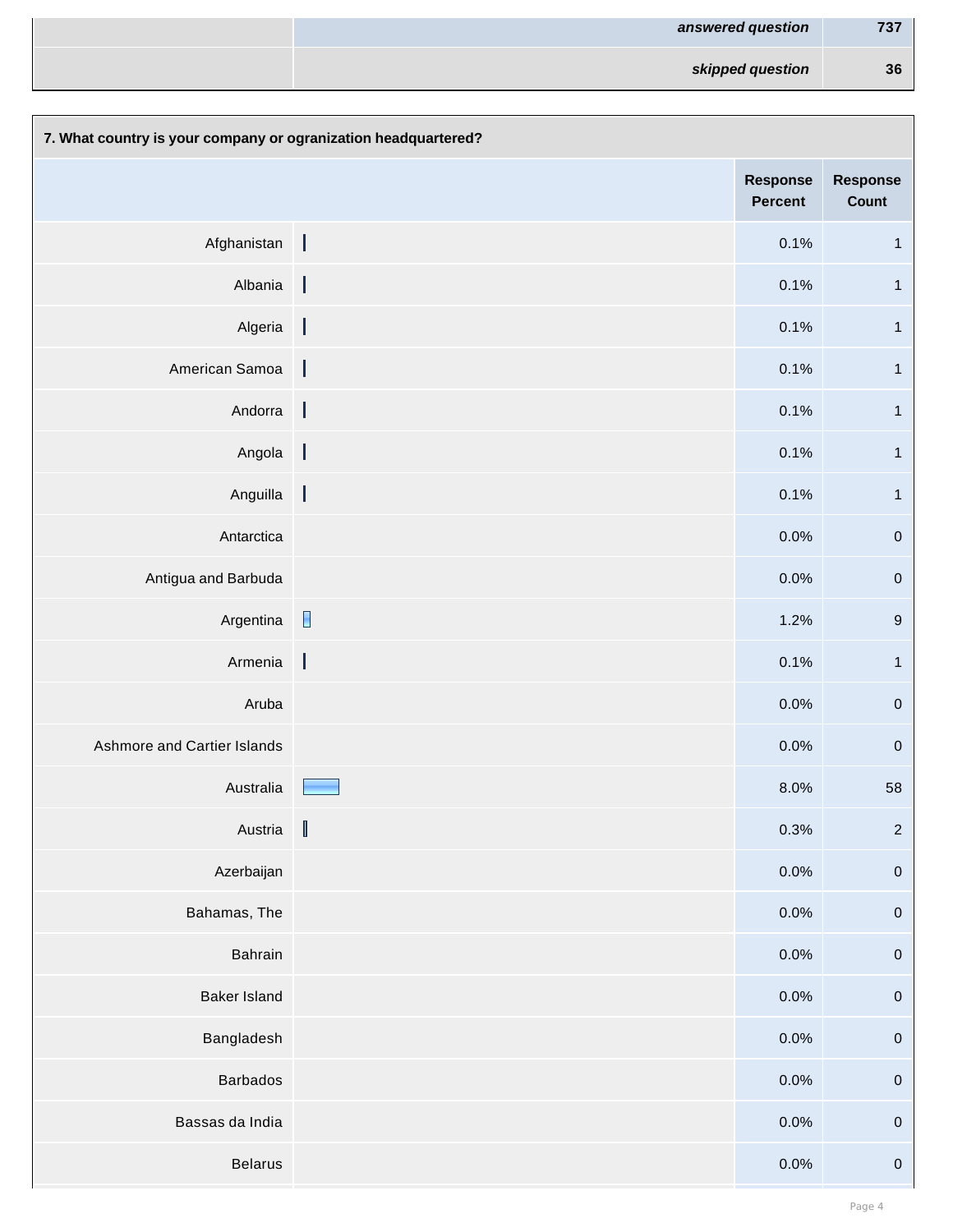| Belgium                               |                          | 0.7% | $\sqrt{5}$              |
|---------------------------------------|--------------------------|------|-------------------------|
| Belize                                | $\overline{\phantom{a}}$ | 0.1% | $\overline{\mathbf{1}}$ |
| <b>Benin</b>                          |                          | 0.0% | $\pmb{0}$               |
| Bermuda                               |                          | 0.0% | $\pmb{0}$               |
| <b>Bhutan</b>                         |                          | 0.0% | $\pmb{0}$               |
| Bolivia                               |                          | 0.1% | $\mathbf{1}$            |
| Bosnia and Herzegovina                | J.                       | 0.1% | $\mathbf{1}$            |
| Botswana                              | $\mathbb{I}$             | 0.1% | $\overline{\mathbf{1}}$ |
| <b>Bouvet Island</b>                  |                          | 0.0% | $\pmb{0}$               |
| <b>Brazil</b>                         |                          | 1.1% | $\, 8$                  |
| <b>British Indian Ocean Territory</b> |                          | 0.0% | $\pmb{0}$               |
| <b>British Virgin Islands</b>         |                          | 0.0% | $\pmb{0}$               |
| <b>Brunei</b>                         |                          | 0.0% | $\pmb{0}$               |
| Bulgaria                              |                          | 0.1% | $\overline{1}$          |
| <b>Burkina Faso</b>                   |                          | 0.0% | $\pmb{0}$               |
| <b>Burma</b>                          |                          | 0.0% | $\pmb{0}$               |
| Burundi                               | $\mathbb{R}$             | 0.1% | $\overline{1}$          |
| Cambodia                              |                          | 0.0% | $\pmb{0}$               |
| Cameroon                              | $\mathbf{I}$             | 0.1% | $\mathbf{1}$            |
| Canada                                | -                        | 5.8% | 42                      |
| Cape Verde                            |                          | 0.0% | $\pmb{0}$               |
| Cayman Islands                        | $\mathbf{I}$             | 0.1% | $\overline{1}$          |
| <b>Central African Republic</b>       |                          | 0.0% | $\pmb{0}$               |
| Chad                                  |                          | 0.0% | $\pmb{0}$               |
| Chile                                 |                          | 0.8% | $\,6\,$                 |
| China                                 | $\mathbb{I}$             | 0.4% | $\mathbf{3}$            |
| Christmas Island                      |                          | 0.0% | $\pmb{0}$               |
| Clipperton Island                     |                          | 0.1% | $\mathbf{1}$            |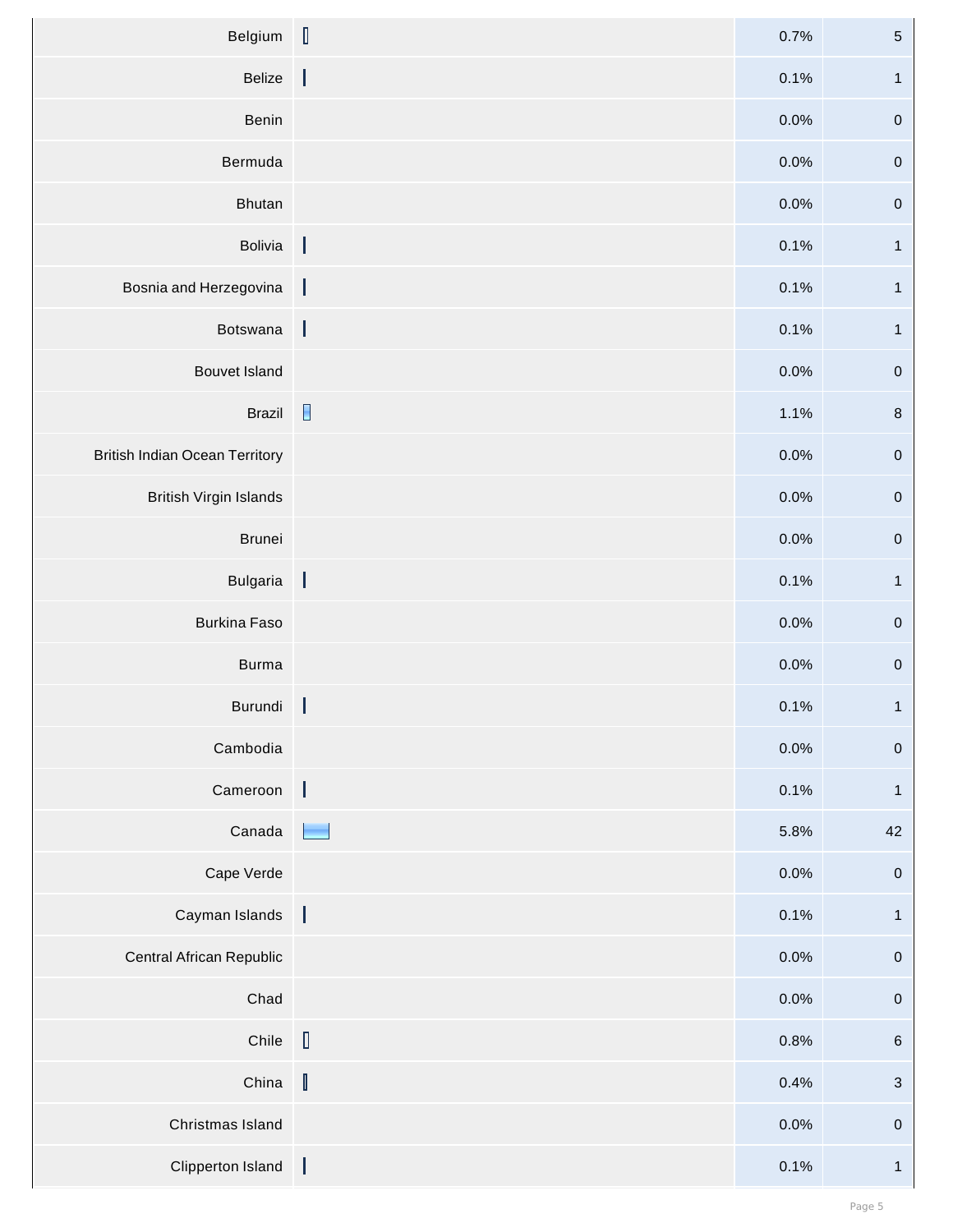| Cocos (Keeling) Islands           |                                             | 0.0% | $\boldsymbol{0}$ |
|-----------------------------------|---------------------------------------------|------|------------------|
| Colombia                          | $\begin{array}{c} \end{array}$              | 0.7% | $\sqrt{5}$       |
| Comoros                           |                                             | 0.0% | $\pmb{0}$        |
| Congo, Democratic Republic of the |                                             | 0.0% | $\boldsymbol{0}$ |
| Congo, Republic of the            | a ka                                        | 0.1% | $\mathbf{1}$     |
| Cook Islands                      |                                             | 0.0% | $\boldsymbol{0}$ |
| Coral Sea Islands                 |                                             | 0.0% | $\boldsymbol{0}$ |
| Costa Rica                        | $\blacksquare$                              | 0.1% | $\mathbf{1}$     |
| Cote d'Ivoire                     |                                             | 0.0% | $\boldsymbol{0}$ |
| Croatia                           |                                             | 0.7% | $\sqrt{5}$       |
| Cuba                              | $\blacksquare$                              | 0.3% | $\overline{2}$   |
| Cyprus                            | $\blacksquare$                              | 0.1% | $\mathbf{1}$     |
| <b>Czech Republic</b>             | $\begin{bmatrix} \phantom{-} \end{bmatrix}$ | 0.7% | $\sqrt{5}$       |
| Denmark $\Box$                    |                                             | 0.8% | $\,6\,$          |
| Djibouti                          |                                             | 0.0% | $\boldsymbol{0}$ |
| Dominica                          |                                             | 0.0% | $\boldsymbol{0}$ |
| Dominican Republic                |                                             | 0.0% | $\boldsymbol{0}$ |
| East Timor                        |                                             | 0.0% | $\pmb{0}$        |
| Ecuador                           |                                             | 0.1% | $\mathbf{1}$     |
| Egypt $\ $                        |                                             | 0.3% | $\overline{2}$   |
| El Salvador                       |                                             | 0.0% | $\boldsymbol{0}$ |
| <b>Equatorial Guinea</b>          |                                             | 0.0% | $\boldsymbol{0}$ |
| Eritrea                           |                                             | 0.0% | $\boldsymbol{0}$ |
| Estonia                           | $\blacksquare$                              | 0.1% | $\mathbf{1}$     |
| Ethiopia                          | $\blacksquare$                              | 0.1% | $\mathbf{1}$     |
| Europa Island                     |                                             | 0.0% | $\boldsymbol{0}$ |
| Falkland Islands (Islas Malvinas) |                                             | 0.0% | $\boldsymbol{0}$ |
| Faroe Islands                     |                                             | 0.0% | $\boldsymbol{0}$ |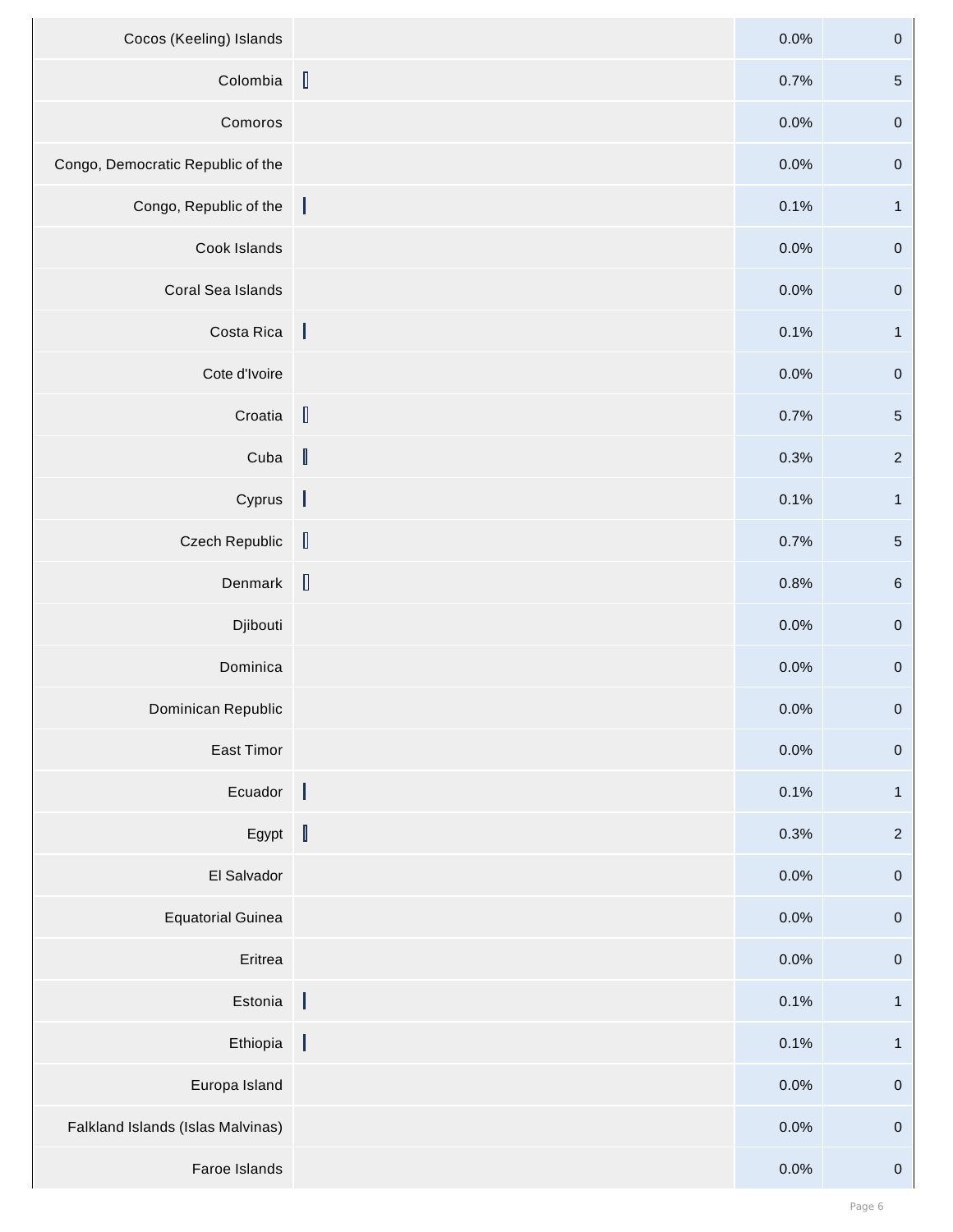| Fiji                                   |                                | 0.0% | $\boldsymbol{0}$ |
|----------------------------------------|--------------------------------|------|------------------|
| Finland                                | $\begin{array}{c} \end{array}$ | 0.7% | $\overline{5}$   |
| France                                 | $\blacksquare$                 | 2.9% | 21               |
| French Guiana                          |                                | 0.0% | $\boldsymbol{0}$ |
| French Polynesia                       |                                | 0.0% | $\boldsymbol{0}$ |
| French Southern and Antarctic<br>Lands |                                | 0.0% | $\boldsymbol{0}$ |
| Gabon                                  |                                | 0.0% | $\pmb{0}$        |
| Gaza Strip                             |                                | 0.0% | $\boldsymbol{0}$ |
| Georgia                                |                                | 0.0% | $\boldsymbol{0}$ |
| Germany                                | $\blacksquare$                 | 2.1% | $15\,$           |
| Ghana                                  |                                | 0.0% | $\boldsymbol{0}$ |
| Gibraltar                              |                                | 0.0% | $\pmb{0}$        |
| Glorioso Islands                       |                                | 0.0% | $\mathbf{0}$     |
| Greece                                 | $\overline{\mathbf{r}}$        | 0.7% | $5\phantom{.0}$  |
| Greenland                              |                                | 0.0% | $\boldsymbol{0}$ |
| Grenada                                |                                | 0.0% | $\boldsymbol{0}$ |
| Guadeloupe                             |                                | 0.0% | $\pmb{0}$        |
| Guam                                   |                                | 0.0% | $\boldsymbol{0}$ |
| Guatemala                              | $\mathbb I$                    | 0.3% | $\overline{2}$   |
| Guernsey                               |                                | 0.0% | $\boldsymbol{0}$ |
| Guinea                                 |                                | 0.0% | $\boldsymbol{0}$ |
| Guinea-Bissau                          |                                | 0.0% | $\pmb{0}$        |
| Guyana                                 |                                | 0.0% | $\boldsymbol{0}$ |
| Haiti                                  |                                | 0.0% | $\pmb{0}$        |
| Heard Island and McDonald Islands      |                                | 0.0% | $\boldsymbol{0}$ |
| Holy See (Vatican City)                |                                | 0.0% | $\boldsymbol{0}$ |
| Honduras                               |                                | 0.1% | $\mathbf{1}$     |
|                                        |                                |      |                  |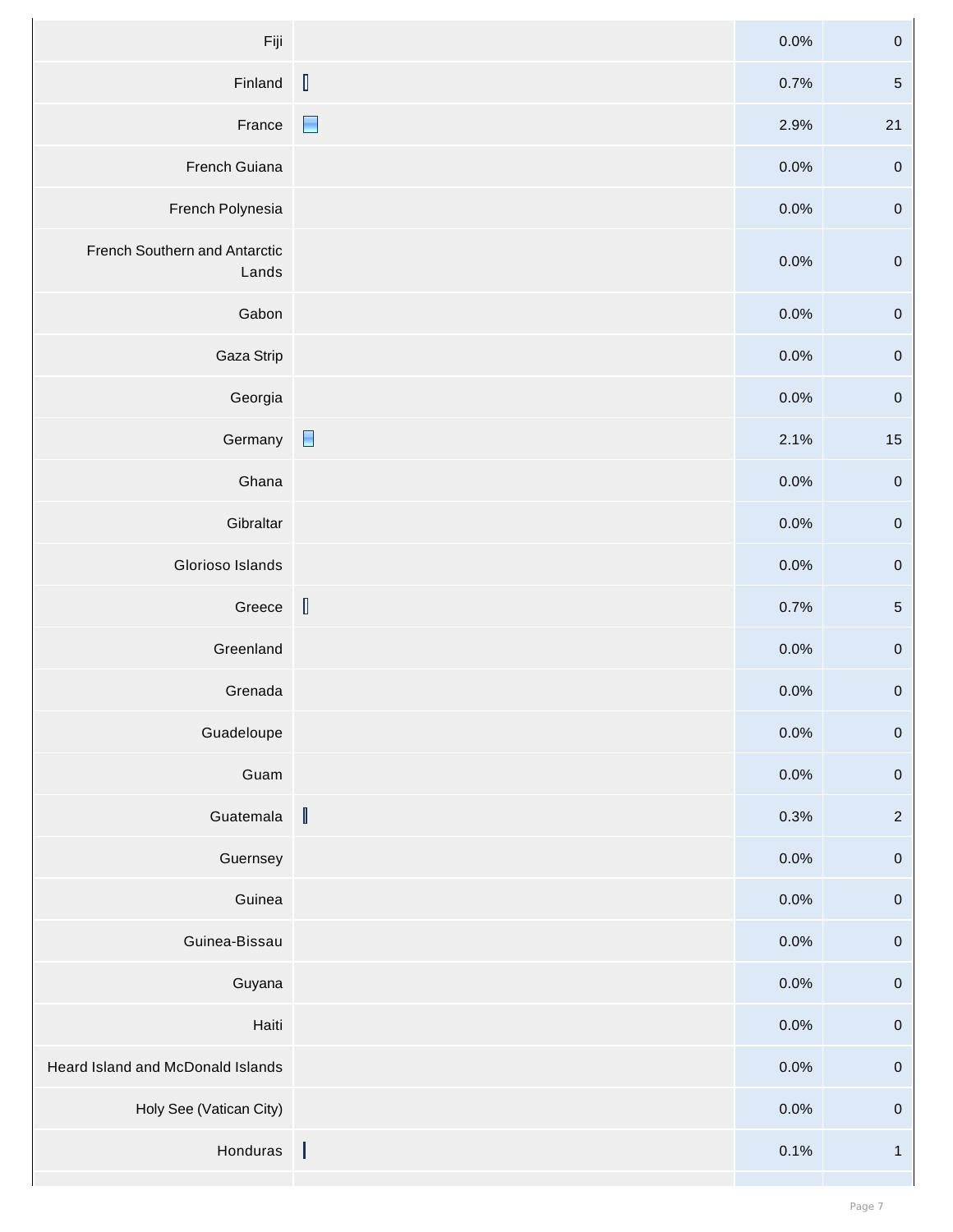| Hong Kong                     |                                                                                                                                                                                                                                                                                                                                                                      | 0.0%    | $\pmb{0}$        |
|-------------------------------|----------------------------------------------------------------------------------------------------------------------------------------------------------------------------------------------------------------------------------------------------------------------------------------------------------------------------------------------------------------------|---------|------------------|
| <b>Howland Island</b>         |                                                                                                                                                                                                                                                                                                                                                                      | 0.0%    | $\pmb{0}$        |
| Hungary                       |                                                                                                                                                                                                                                                                                                                                                                      | 0.1%    | $\mathbf{1}$     |
| Iceland                       | $\overline{\phantom{a}}$                                                                                                                                                                                                                                                                                                                                             | 0.1%    | $\mathbf{1}$     |
| India                         | $\blacksquare$                                                                                                                                                                                                                                                                                                                                                       | 1.9%    | $14$             |
| Indian Ocean Islands (French) |                                                                                                                                                                                                                                                                                                                                                                      | 0.0%    | $\pmb{0}$        |
| Indonesia                     | $\begin{array}{c} \end{array}$                                                                                                                                                                                                                                                                                                                                       | 0.4%    | $\mathbf{3}$     |
| Iran                          | $\begin{bmatrix} \phantom{-} \end{bmatrix}$                                                                                                                                                                                                                                                                                                                          | 0.4%    | $\mathbf{3}$     |
| Iraq                          | $\mathbb{I}$                                                                                                                                                                                                                                                                                                                                                         | 0.3%    | $\sqrt{2}$       |
| Ireland                       | $\begin{array}{c} \end{array}$                                                                                                                                                                                                                                                                                                                                       | 0.4%    | $\mathbf{3}$     |
| Israel                        | $\begin{array}{c} \end{array}$                                                                                                                                                                                                                                                                                                                                       | 0.8%    | $\,6\,$          |
| Italy                         | $\blacksquare$                                                                                                                                                                                                                                                                                                                                                       | 1.9%    | 14               |
| Jamaica                       | $\mathbb{I}$                                                                                                                                                                                                                                                                                                                                                         | 0.1%    | $\overline{1}$   |
| Jan Mayen                     |                                                                                                                                                                                                                                                                                                                                                                      | $0.0\%$ | $\overline{0}$   |
| Japan                         | $\begin{array}{c} \end{array}$                                                                                                                                                                                                                                                                                                                                       | 0.3%    | $\overline{2}$   |
| Jarvis Island                 |                                                                                                                                                                                                                                                                                                                                                                      | 0.0%    | $\pmb{0}$        |
| Jersey                        |                                                                                                                                                                                                                                                                                                                                                                      | 0.0%    | $\pmb{0}$        |
| Johnston Atoll                |                                                                                                                                                                                                                                                                                                                                                                      | 0.0%    | $\pmb{0}$        |
| Jordan                        |                                                                                                                                                                                                                                                                                                                                                                      | 0.0%    | $\pmb{0}$        |
| Juan de Nova Island           |                                                                                                                                                                                                                                                                                                                                                                      | 0.0%    | $\pmb{0}$        |
| Kazakhstan                    |                                                                                                                                                                                                                                                                                                                                                                      | 0.0%    | $\pmb{0}$        |
| Kenya                         |                                                                                                                                                                                                                                                                                                                                                                      | 0.1%    | $\mathbf{1}$     |
| Kingman Reef                  |                                                                                                                                                                                                                                                                                                                                                                      | 0.0%    | $\pmb{0}$        |
| Kiribati                      |                                                                                                                                                                                                                                                                                                                                                                      | 0.0%    | $\pmb{0}$        |
| Korea, North                  |                                                                                                                                                                                                                                                                                                                                                                      | 0.0%    | $\pmb{0}$        |
| Korea, South                  | $[] \centering \includegraphics[width=0.47\textwidth]{images/TransY_1.png} \caption{The first two different values of $100$ K, $100$ K, $100$ K, $100$ K, $100$ K, $100$ K, $100$ K, $100$ K, $100$ K, $100$ K, $100$ K, $100$ K, $100$ K, $100$ K, $100$ K, $100$ K, $100$ K, $100$ K, $100$ K, $100$ K, $100$ K, $100$ K, $100$ K, $100$ K, $100$ K, $100$ K, $10$ | 0.7%    | $\sqrt{5}$       |
| Kuwait                        |                                                                                                                                                                                                                                                                                                                                                                      | 0.0%    | $\boldsymbol{0}$ |
| Kyrgyzstan                    |                                                                                                                                                                                                                                                                                                                                                                      | $0.0\%$ | $\boldsymbol{0}$ |
|                               |                                                                                                                                                                                                                                                                                                                                                                      |         |                  |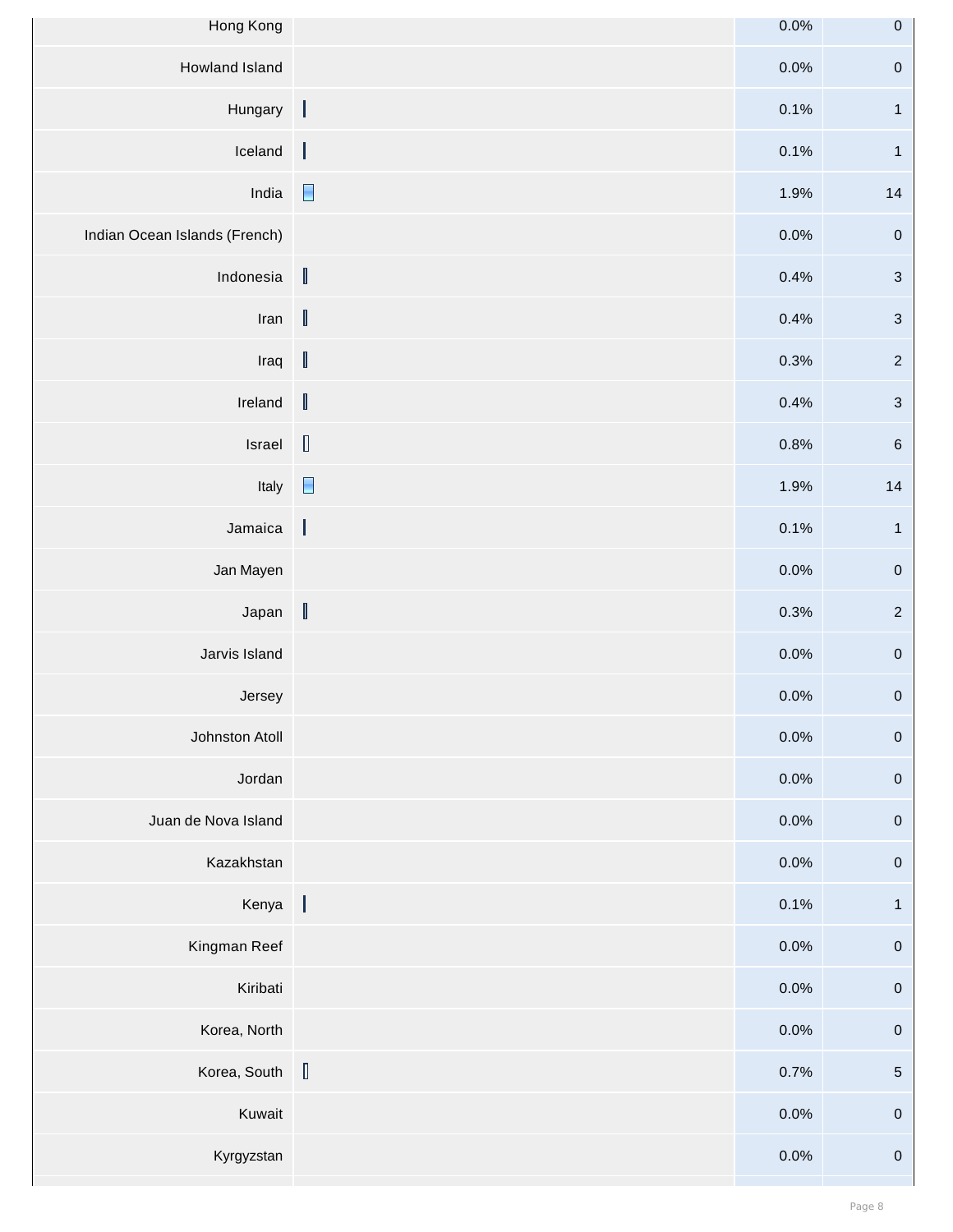| Laos $\ $                       |                                             | 0.1% | $\mathbf{1}$            |
|---------------------------------|---------------------------------------------|------|-------------------------|
| Latvia                          |                                             | 0.0% | $\pmb{0}$               |
| Lebanon                         |                                             | 0.0% | $\pmb{0}$               |
| Lesotho                         |                                             | 0.0% | $\pmb{0}$               |
| Liberia                         |                                             | 0.0% | $\pmb{0}$               |
| Libya                           | $\mathbb{I}$                                | 0.3% | $\overline{2}$          |
| Liechtenstein                   |                                             | 0.0% | $\pmb{0}$               |
| Lithuania                       | $\overline{\phantom{a}}$                    | 0.1% | $\mathbf{1}$            |
| Luxembourg                      | $\mathbb{I}$                                | 0.1% | $\overline{1}$          |
| Macau                           |                                             | 0.0% | $\pmb{0}$               |
| Macedonia, The Republic of      |                                             | 0.1% | $\mathbf{1}$            |
| Madagascar                      |                                             | 0.0% | $\pmb{0}$               |
| Malawi                          |                                             | 0.0% | $\pmb{0}$               |
| Malaysia                        |                                             | 0.1% | $\overline{1}$          |
| Maldives                        |                                             | 0.0% | $\pmb{0}$               |
| Mali                            |                                             | 0.0% | $\pmb{0}$               |
| Malta                           | $\begin{bmatrix} \phantom{-} \end{bmatrix}$ | 0.3% | $\sqrt{2}$              |
| Man, Isle of                    |                                             | 0.0% | $\pmb{0}$               |
| Marshall Islands                |                                             | 0.0% | $\pmb{0}$               |
| Martinique                      |                                             | 0.0% | $\pmb{0}$               |
| Mauritania                      |                                             | 0.0% | $\pmb{0}$               |
| Mauritius                       | I                                           | 0.1% | $\overline{\mathbf{1}}$ |
| Mayotte                         |                                             | 0.0% | $\pmb{0}$               |
| Mexico                          | $\mathbb I$                                 | 0.5% | $\overline{4}$          |
| Micronesia, Federated States of |                                             | 0.0% | $\pmb{0}$               |
| Midway Islands                  |                                             | 0.0% | $\pmb{0}$               |
| Moldova                         |                                             | 0.1% | $\mathbf{1}$            |
| Monaco                          |                                             | 0.0% | ${\bf 0}$               |
|                                 |                                             |      |                         |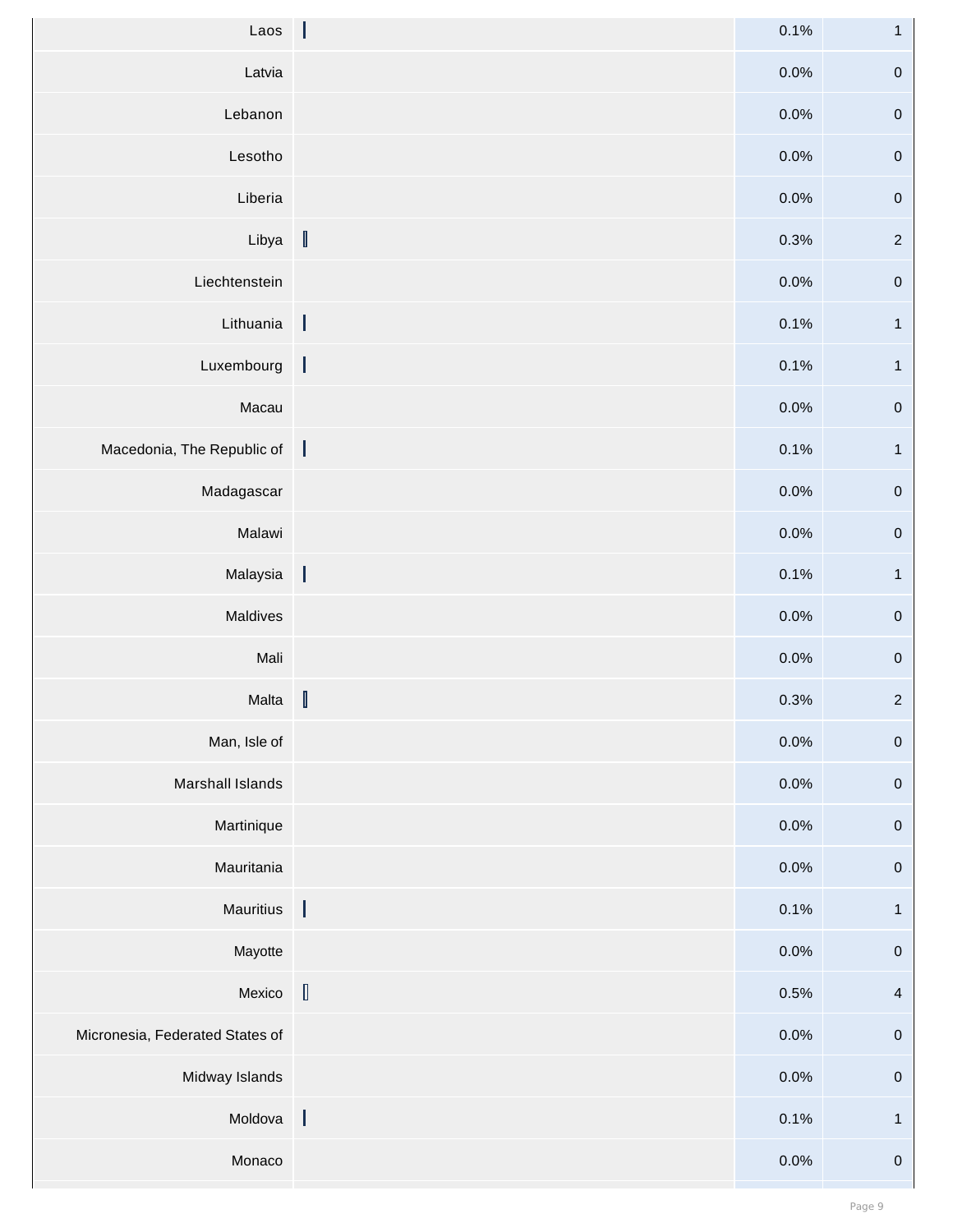| Mongolia                                    |                          | 0.0% | $\boldsymbol{0}$ |
|---------------------------------------------|--------------------------|------|------------------|
| Montenegro                                  |                          | 0.0% | $\pmb{0}$        |
| Montserrat                                  |                          | 0.0% | $\boldsymbol{0}$ |
| Morocco                                     | $\mathbf{I}$             | 0.1% | $\mathbf{1}$     |
| Mozambique                                  |                          | 0.0% | $\boldsymbol{0}$ |
| Myanmar                                     |                          | 0.0% | $\boldsymbol{0}$ |
| Namibia                                     |                          | 0.0% | $\boldsymbol{0}$ |
| Nauru                                       |                          | 0.0% | $\boldsymbol{0}$ |
| Navassa Island                              |                          | 0.0% | $\boldsymbol{0}$ |
| Nepal                                       |                          | 0.1% | $\mathbf{1}$     |
| Netherlands                                 |                          | 1.1% | $\,8\,$          |
| <b>Netherlands Antilles</b>                 |                          | 0.0% | $\pmb{0}$        |
| New Caledonia                               |                          | 0.0% | $\boldsymbol{0}$ |
| New Zealand $\begin{bmatrix} \end{bmatrix}$ |                          | 1.0% | $\overline{7}$   |
| Nicaragua                                   | $\blacksquare$           | 0.1% | $\mathbf{1}$     |
| Niger                                       |                          | 0.0% | $\pmb{0}$        |
| Nigeria                                     | $\overline{\phantom{a}}$ | 0.1% | $\mathbf{1}$     |
| Niue                                        |                          | 0.0% | $\boldsymbol{0}$ |
| Norfolk Island                              |                          | 0.0% | $\boldsymbol{0}$ |
| Northern Mariana Islands                    |                          | 0.0% | $\boldsymbol{0}$ |
| Norway $\Box$                               |                          | 1.0% | $\overline{7}$   |
| Oman                                        | $\blacksquare$           | 0.1% | $\overline{1}$   |
| Pakistan                                    |                          | 0.8% | $\,6\,$          |
| Palau                                       |                          | 0.0% | $\boldsymbol{0}$ |
| Palmyra Atoll                               |                          | 0.0% | $\boldsymbol{0}$ |
| Panama                                      | $\mathbb{I}$             | 0.3% | $\overline{2}$   |
| Papua New Guinea                            |                          | 0.0% | $\pmb{0}$        |
| Paracel Islands                             |                          | 0.0% | $\pmb{0}$        |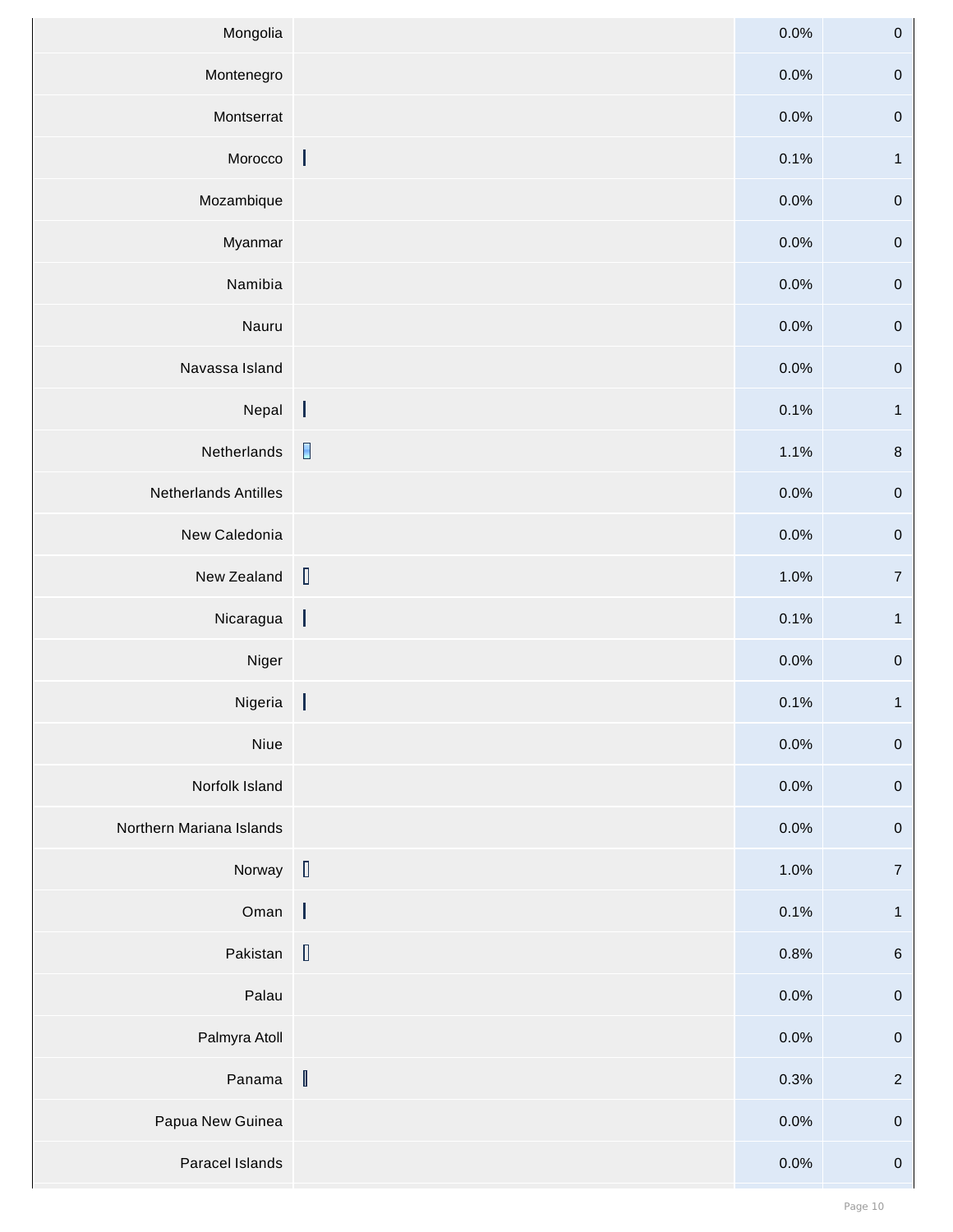| Paraguay                         |                | 0.0%    | $\pmb{0}$        |
|----------------------------------|----------------|---------|------------------|
| Peru                             |                | 0.0%    | $\pmb{0}$        |
| Philippines                      | $\mathbb{I}$   | 0.5%    | $\overline{4}$   |
| Pitcairn Islands                 |                | 0.0%    | $\pmb{0}$        |
| Poland                           | $\mathbb{I}$   | 0.7%    | $\sqrt{5}$       |
| Portugal $\left[\right]$         |                | 0.5%    | $\overline{4}$   |
| Puerto Rico                      |                | 0.1%    | $\mathbf{1}$     |
| Qatar $\vert$                    |                | 0.1%    | $\overline{1}$   |
| Reunion                          |                | 0.0%    | $\pmb{0}$        |
| Romania                          | $\Box$         | 1.0%    | $\overline{7}$   |
| Russia                           | $\blacksquare$ | 1.6%    | $12$             |
| Rwanda                           |                | 0.0%    | $\pmb{0}$        |
| Saint Helena                     |                | 0.0%    | $\pmb{0}$        |
| Saint Kitts and Nevis            |                | $0.0\%$ | $\overline{0}$   |
| Saint Lucia                      |                | 0.0%    | $\pmb{0}$        |
| Saint Pierre and Miquelon        |                | 0.0%    | $\pmb{0}$        |
| Saint Vincent and the Grenadines |                | 0.0%    | $\boldsymbol{0}$ |
| Samoa                            |                | 0.0%    | $\pmb{0}$        |
| San Marino                       |                | 0.0%    | $\pmb{0}$        |
| Sao Tome and Principe            |                | 0.0%    | $\pmb{0}$        |
| Saudi Arabia                     |                | 1.2%    | $\boldsymbol{9}$ |
| Senegal                          |                | 0.0%    | $\boldsymbol{0}$ |
| Serbia                           | $\mathbb{I}$   | 0.4%    | $\mathbf{3}$     |
| Seychelles                       |                | 0.0%    | $\pmb{0}$        |
| Sierra Leone                     |                | 0.0%    | $\pmb{0}$        |
| Singapore                        | $\mathbf{I}$   | 0.1%    | $\mathbf{1}$     |
| Slovakia                         | I              | 0.1%    | $\mathbf{1}$     |
| Slovenia                         |                | 0.5%    | $\overline{4}$   |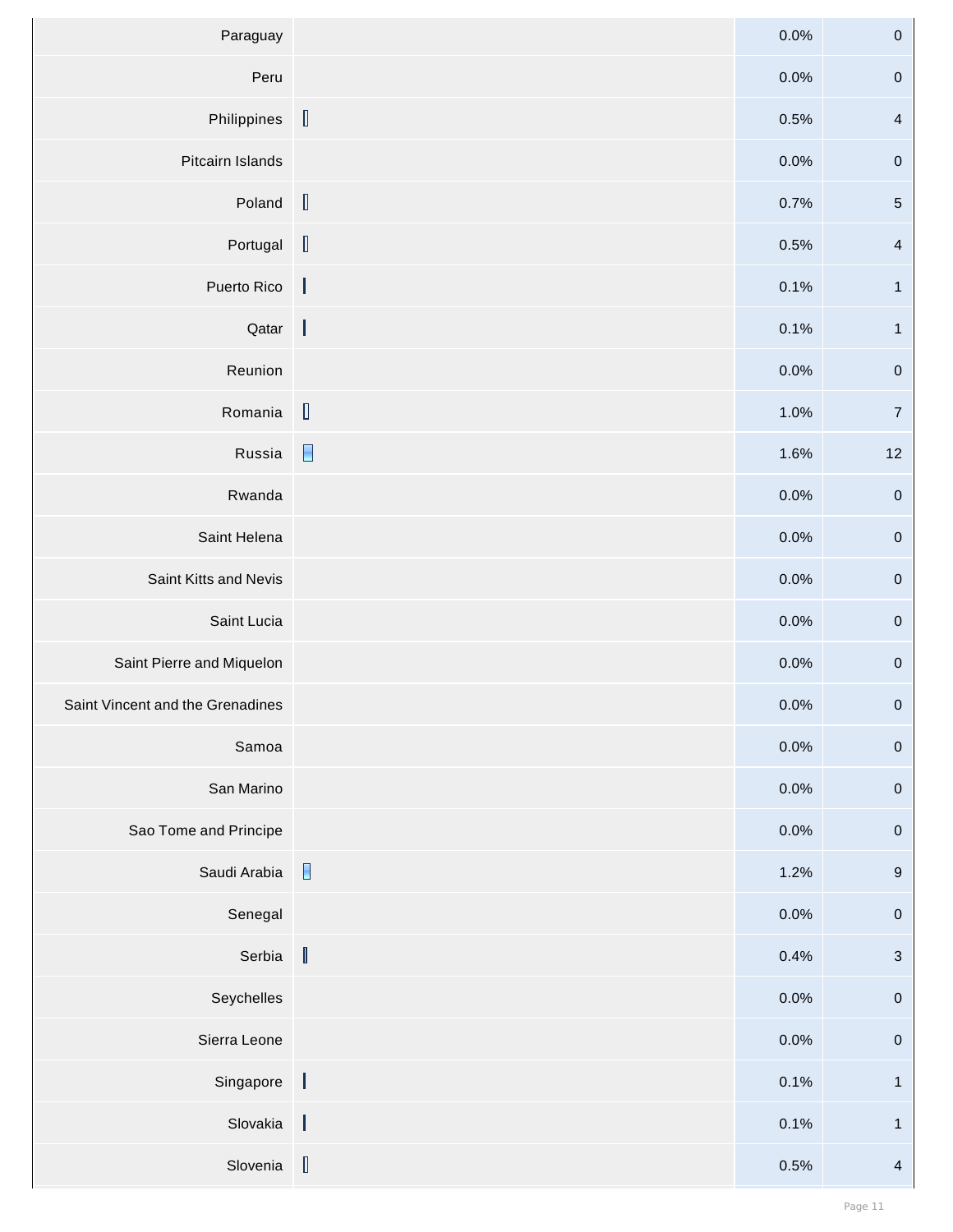| Solomon Islands               |                                                                                                                                                                                                                                                                                                                                                                                                                          | 0.0%    | $\pmb{0}$        |
|-------------------------------|--------------------------------------------------------------------------------------------------------------------------------------------------------------------------------------------------------------------------------------------------------------------------------------------------------------------------------------------------------------------------------------------------------------------------|---------|------------------|
| Somalia                       |                                                                                                                                                                                                                                                                                                                                                                                                                          | 0.0%    | $\pmb{0}$        |
| South Africa                  |                                                                                                                                                                                                                                                                                                                                                                                                                          | 1.2%    | $9$              |
| South Georgia and the Islands |                                                                                                                                                                                                                                                                                                                                                                                                                          | 0.0%    | $\boldsymbol{0}$ |
| Southern Ocean                |                                                                                                                                                                                                                                                                                                                                                                                                                          | 0.0%    | $\boldsymbol{0}$ |
| Spain                         | $\Box$                                                                                                                                                                                                                                                                                                                                                                                                                   | 3.2%    | 23               |
| <b>Spratly Islands</b>        |                                                                                                                                                                                                                                                                                                                                                                                                                          | 0.0%    | $\boldsymbol{0}$ |
| Sri Lanka                     |                                                                                                                                                                                                                                                                                                                                                                                                                          | 0.0%    | $\boldsymbol{0}$ |
| Sudan                         |                                                                                                                                                                                                                                                                                                                                                                                                                          | 0.0%    | $\boldsymbol{0}$ |
| Suriname                      | $\overline{\mathbf{r}}$                                                                                                                                                                                                                                                                                                                                                                                                  | 0.1%    | $\mathbf{1}$     |
| Svalbard                      |                                                                                                                                                                                                                                                                                                                                                                                                                          | 0.0%    | $\boldsymbol{0}$ |
| Swaziland                     |                                                                                                                                                                                                                                                                                                                                                                                                                          | 0.0%    | $\boldsymbol{0}$ |
| Sweden                        | $\blacksquare$                                                                                                                                                                                                                                                                                                                                                                                                           | 1.6%    | $12$             |
| Switzerland                   | $\begin{bmatrix} 1 \\ 2 \end{bmatrix}$                                                                                                                                                                                                                                                                                                                                                                                   | 0.5%    | $\overline{4}$   |
| Syria                         |                                                                                                                                                                                                                                                                                                                                                                                                                          | 0.1%    | $\mathbf{1}$     |
| Taiwan                        |                                                                                                                                                                                                                                                                                                                                                                                                                          | $0.0\%$ | $\boldsymbol{0}$ |
| Tajikistan                    |                                                                                                                                                                                                                                                                                                                                                                                                                          | 0.0%    | $\pmb{0}$        |
| Tanzania                      | $\begin{bmatrix} \phantom{-} \end{bmatrix}$                                                                                                                                                                                                                                                                                                                                                                              | 0.4%    | $\sqrt{3}$       |
| Thailand                      | $\begin{matrix} \end{matrix}$                                                                                                                                                                                                                                                                                                                                                                                            | 0.4%    | $\mathbf{3}$     |
| The Gambia                    |                                                                                                                                                                                                                                                                                                                                                                                                                          | 0.0%    | $\boldsymbol{0}$ |
| Togo                          |                                                                                                                                                                                                                                                                                                                                                                                                                          | 0.0%    | $\boldsymbol{0}$ |
| Tokelau                       |                                                                                                                                                                                                                                                                                                                                                                                                                          | 0.0%    | $\pmb{0}$        |
| Tonga                         |                                                                                                                                                                                                                                                                                                                                                                                                                          | 0.0%    | $\pmb{0}$        |
| <b>Trinidad and Tobago</b>    |                                                                                                                                                                                                                                                                                                                                                                                                                          | 0.0%    | $\pmb{0}$        |
| <b>Tromelin Island</b>        |                                                                                                                                                                                                                                                                                                                                                                                                                          | 0.0%    | $\boldsymbol{0}$ |
| Tunisia                       | $[] \centering \includegraphics[width=0.47\textwidth]{images/TrDiag} \caption{The first two different values of $D \sim 10^{-4} $, $D \sim 10^{-4} $, $D \sim 10^{-4} $, $D \sim 10^{-4} $, $D \sim 10^{-4} $, $D \sim 10^{-4} $, $D \sim 10^{-4} $, $D \sim 10^{-4} $, $D \sim 10^{-4} $, $D \sim 10^{-4} $, $D \sim 10^{-4} $, $D \sim 10^{-4} $, $D \sim 10^{-4} $, $D \sim 10^{-4} $, $D \sim 10^{-4} $, $D \sim 10$ | 0.3%    | $\overline{2}$   |
| Turkey                        | $\mathbb I$                                                                                                                                                                                                                                                                                                                                                                                                              | 0.7%    | $\sqrt{5}$       |
| Turkmenistan                  |                                                                                                                                                                                                                                                                                                                                                                                                                          | 0.0%    | $\mathbf{0}$     |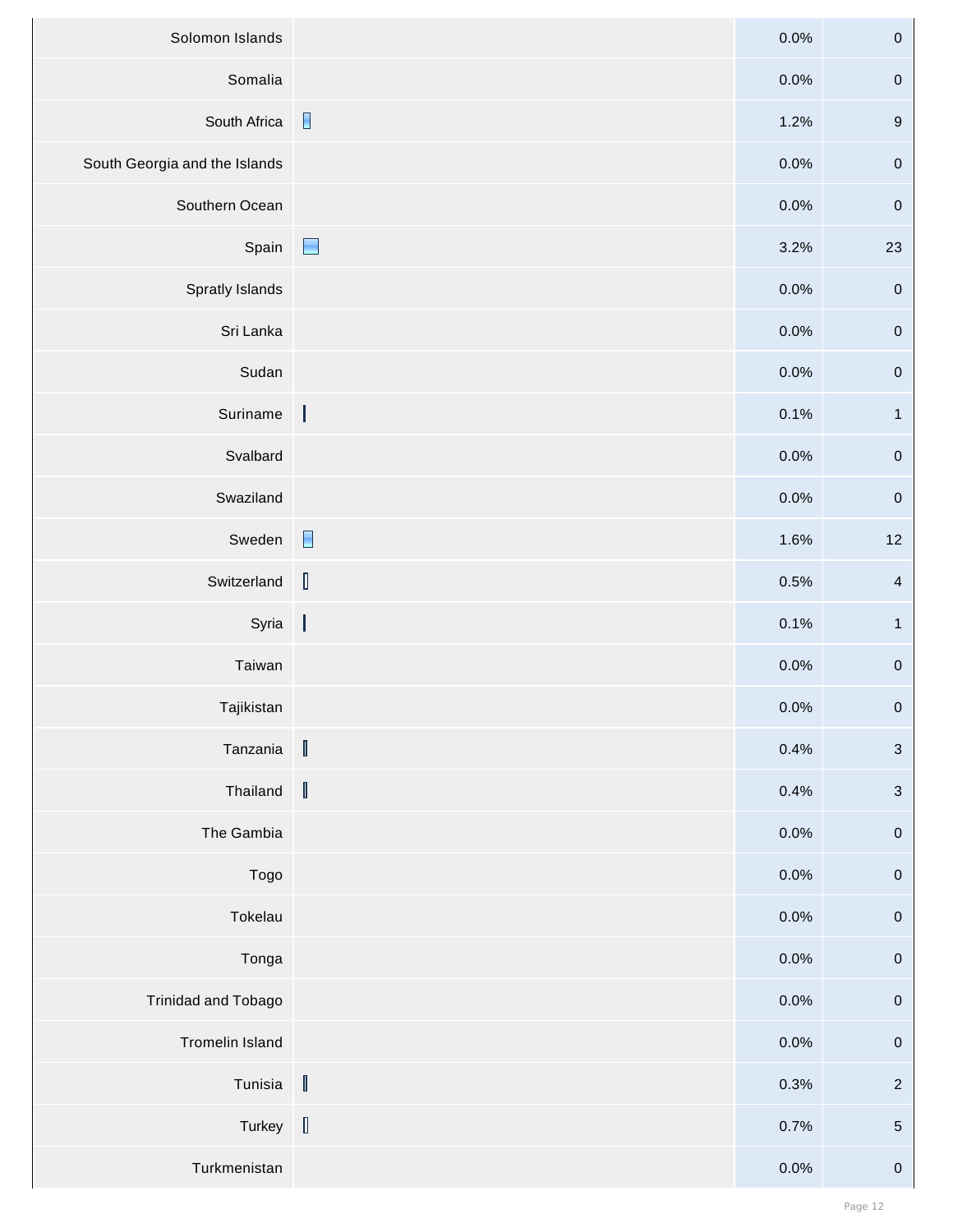| <b>Turks and Caicos Islands</b>             |                                        | 0.0%              | $\boldsymbol{0}$ |
|---------------------------------------------|----------------------------------------|-------------------|------------------|
| Tuvalu                                      |                                        | 0.0%              | $\boldsymbol{0}$ |
| Uganda                                      |                                        | 0.0%              | $\boldsymbol{0}$ |
| Ukraine                                     | $\begin{bmatrix} 1 \\ 2 \end{bmatrix}$ | 0.5%              | $\overline{4}$   |
| <b>United Arab Emirates</b>                 | $\mathbb{I}$                           | 0.7%              | $\sqrt{5}$       |
| <b>United Kingdom</b>                       | <b>Contract</b>                        | 7.3%              | 53               |
| <b>United States</b>                        |                                        | 26.8%             | 195              |
| <b>United States Minor Outlying Islands</b> |                                        | 0.0%              | $\boldsymbol{0}$ |
| Uruguay                                     | $\mathbb I$                            | 0.4%              | $\sqrt{3}$       |
| Uzbekistan                                  |                                        | 0.0%              | $\boldsymbol{0}$ |
| Vanuatu                                     |                                        | 0.0%              | $\boldsymbol{0}$ |
| Venezuela                                   | $\overline{\phantom{a}}$               | 1.4%              | $10$             |
| Vietnam                                     | $\mathbb I$                            | 0.5%              | $\overline{4}$   |
| Virgin Islands                              |                                        | 0.0%              | $\boldsymbol{0}$ |
| Virgin Islands (UK)                         |                                        | 0.0%              | $\boldsymbol{0}$ |
| Virgin Islands (US)                         |                                        | 0.0%              | $\boldsymbol{0}$ |
| Wake Island                                 |                                        | 0.0%              | $\boldsymbol{0}$ |
| <b>Wallis and Futuna</b>                    | $\mathbb{I}$                           | 0.1%              | $\mathbf{1}$     |
| West Bank                                   | −                                      | 0.3%              | $\overline{2}$   |
| Western Sahara                              |                                        | 0.0%              | $\boldsymbol{0}$ |
| Western Samoa                               |                                        | 0.0%              | $\boldsymbol{0}$ |
| Yemen                                       |                                        | 0.0%              | $\pmb{0}$        |
| Yugoslavia                                  |                                        | 0.0%              | $\boldsymbol{0}$ |
| Zaire                                       |                                        | 0.0%              | $\boldsymbol{0}$ |
| Zambia                                      |                                        | 0.0%              | $\boldsymbol{0}$ |
| Zimbabwe                                    |                                        | 0.0%              | $\boldsymbol{0}$ |
|                                             |                                        | answered question | 728              |
|                                             |                                        | skipped question  | 45               |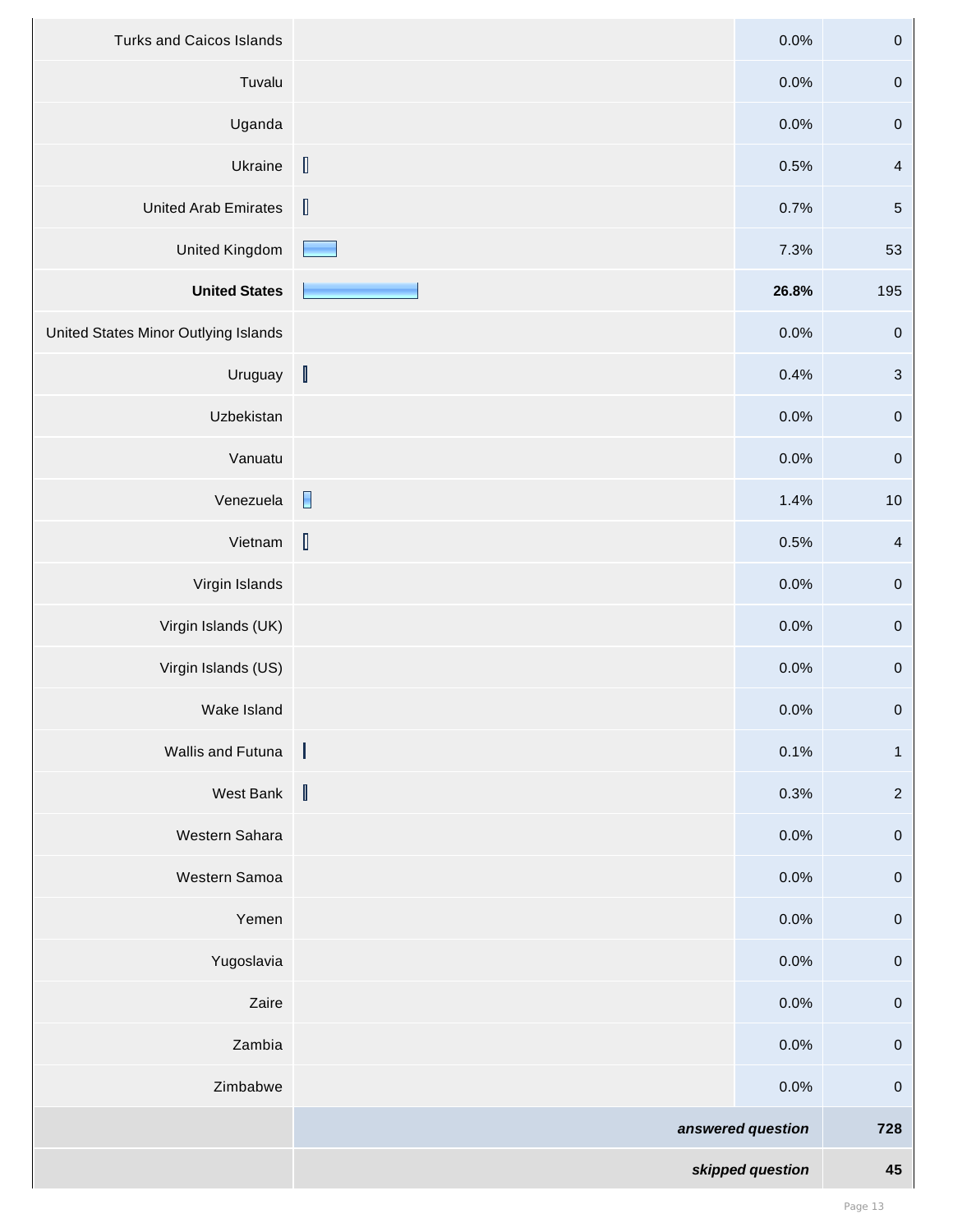| 8. Which industry best describes the main line of business of your company or organization? |                                |                                   |                                 |
|---------------------------------------------------------------------------------------------|--------------------------------|-----------------------------------|---------------------------------|
|                                                                                             |                                | <b>Response</b><br><b>Percent</b> | <b>Response</b><br><b>Count</b> |
| Agriculture, Forestry, Fishing and<br>Hunting                                               |                                | 5.4%                              | 39                              |
| Mining, Quarrying, and Oil and Gas<br>Extraction                                            |                                | 9.7%                              | 70                              |
| <b>Utilities</b>                                                                            | E                              | 5.4%                              | 39                              |
| Construction                                                                                |                                | 2.8%                              | 20                              |
| Manufacturing                                                                               | D                              | 1.0%                              | $\overline{7}$                  |
| <b>Wholesale Trade</b>                                                                      | $\mathbb I$                    | 0.3%                              | $\overline{2}$                  |
| <b>Retail Trade</b>                                                                         | $\begin{array}{c} \end{array}$ | 0.3%                              | $\overline{2}$                  |
| <b>Transportation and Warehousing</b>                                                       | Е                              | 1.5%                              | $11$                            |
| Information                                                                                 |                                | 8.7%                              | 63                              |
| Finance and Insurance                                                                       |                                | 0.0%                              | $\overline{0}$                  |
| Real Estate and Rental and Leasing                                                          | $\mathbb I$                    | 0.3%                              | $\overline{2}$                  |
| Professional, Scientific, and<br><b>Technical Services</b>                                  |                                | 23.5%                             | 170                             |
| Management of Companies and<br>Enterprises                                                  |                                | 0.6%                              | $\overline{\mathcal{A}}$        |
| Administrative and Support and<br>Waste Management and<br><b>Remediation Services</b>       | Ш                              | 0.6%                              | 4                               |
| <b>Educational Services</b>                                                                 |                                | 8.0%                              | 58                              |
| <b>Health Care and Social Assistance</b>                                                    | $\mathbb I$                    | 0.7%                              | $\sqrt{5}$                      |
| Arts, Entertainment, and Recreation                                                         | $\mathbb I$                    | 0.3%                              | $\overline{2}$                  |
| <b>Accommodation and Food Services</b>                                                      |                                | 0.0%                              | $\pmb{0}$                       |
| <b>Other Services (except Public</b><br>Administration)                                     |                                | 9.3%                              | 67                              |
| <b>Public Administration (Government</b><br>or Military)                                    |                                | 21.9%                             | 158                             |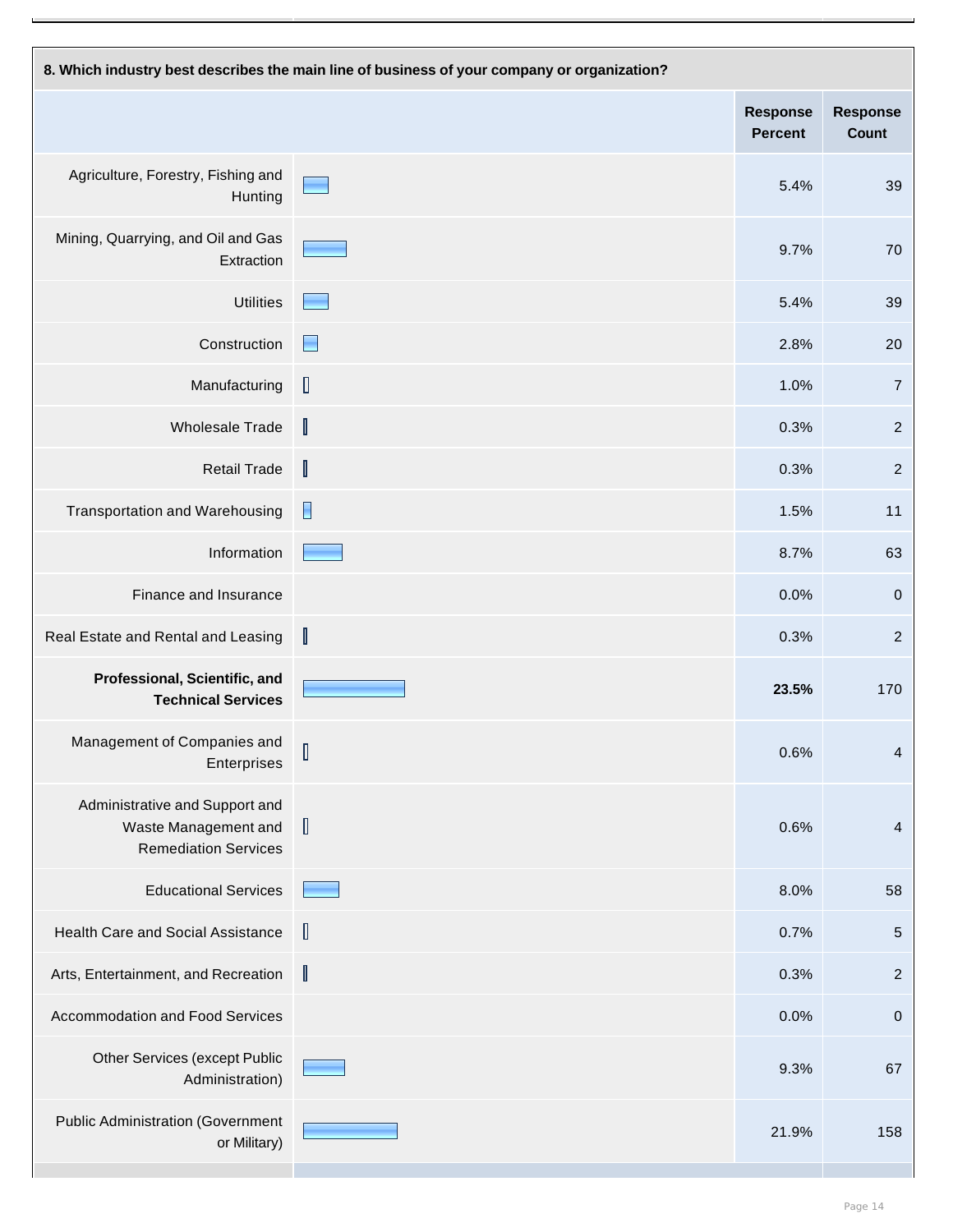| answered question | 723 |
|-------------------|-----|
| skipped question  | 50  |

| 9. How many employees at your company or organization? |  |                                   |                                 |
|--------------------------------------------------------|--|-----------------------------------|---------------------------------|
|                                                        |  | <b>Response</b><br><b>Percent</b> | <b>Response</b><br><b>Count</b> |
| Less than 20                                           |  | 25.1%                             | 179                             |
| $21 - 100$                                             |  | 17.7%                             | 126                             |
| 101-250                                                |  | 10.9%                             | 78                              |
| 250-2000                                               |  | 24.5%                             | 175                             |
| More than 2000                                         |  | 21.7%                             | 155                             |
|                                                        |  | answered question                 | 713                             |
|                                                        |  | skipped question                  | 60                              |

| 10. What are the average annual revenues of your company in US Dollars? |  |                                   |                                 |
|-------------------------------------------------------------------------|--|-----------------------------------|---------------------------------|
|                                                                         |  | <b>Response</b><br><b>Percent</b> | <b>Response</b><br><b>Count</b> |
| Less than \$1,000,000                                                   |  | 28.5%                             | 194                             |
| $$1,000,001 - $5,000,000$                                               |  | 16.0%                             | 109                             |
| \$5,000,001 - \$20,000,000                                              |  | 11.5%                             | 78                              |
| \$20,000,001 - \$100,000,000                                            |  | 11.6%                             | 79                              |
| \$100,000,001 - \$1 Billion                                             |  | 10.4%                             | 71                              |
| Greater than \$1 Billion                                                |  | 7.0%                              | 48                              |
| Not Applicable                                                          |  | 15.0%                             | 102                             |
|                                                                         |  | answered question                 | 681                             |
|                                                                         |  | skipped question                  | 92                              |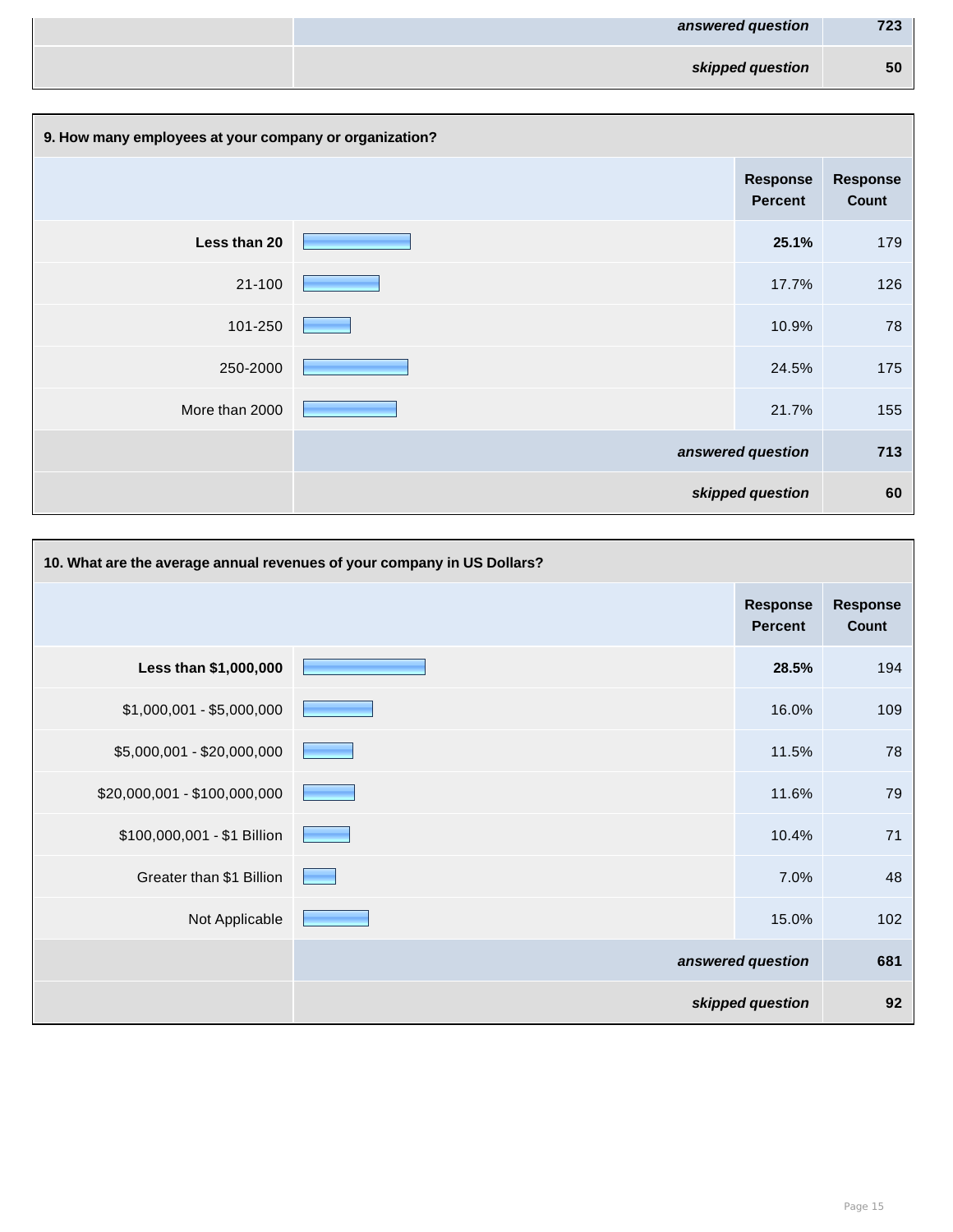| 11. Is your organization currently involved in any spatial data quality projects? |                                   |                                   |                          |
|-----------------------------------------------------------------------------------|-----------------------------------|-----------------------------------|--------------------------|
|                                                                                   |                                   | <b>Response</b><br><b>Percent</b> | <b>Response</b><br>Count |
| Yes, for more than 6 months                                                       |                                   | 46.2%                             | 311                      |
| Yes, but only at initial stage                                                    |                                   | 9.2%                              | 62                       |
| Yes, but only at planning stage                                                   | <b>Contract Contract Contract</b> | 5.2%                              | 35                       |
| Currently under consideration                                                     |                                   | 9.8%                              | 66                       |
| No, but maybe in the future                                                       |                                   | 25.0%                             | 168                      |
| No we will never do this                                                          |                                   | 4.8%                              | 32                       |
|                                                                                   |                                   | answered question                 | 673                      |
|                                                                                   |                                   | skipped question                  | 100                      |

| 12. In what capacity are you involved in these spatial data quality projects? (Select all that apply) |  |                                   |                          |
|-------------------------------------------------------------------------------------------------------|--|-----------------------------------|--------------------------|
|                                                                                                       |  | <b>Response</b><br><b>Percent</b> | <b>Response</b><br>Count |
| As an end user of spatial data                                                                        |  | 51.4%                             | 320                      |
| As a software systems supplier                                                                        |  | 23.3%                             | 145                      |
| As an independent consultant                                                                          |  | 25.8%                             | 161                      |
| As a systems integrator                                                                               |  | 28.7%                             | 179                      |
| As an academic researcher                                                                             |  | 20.9%                             | 130                      |
| Other (please describe)                                                                               |  | 18.9%                             | 118                      |
|                                                                                                       |  | answered question                 | 623                      |
|                                                                                                       |  | skipped question                  | 150                      |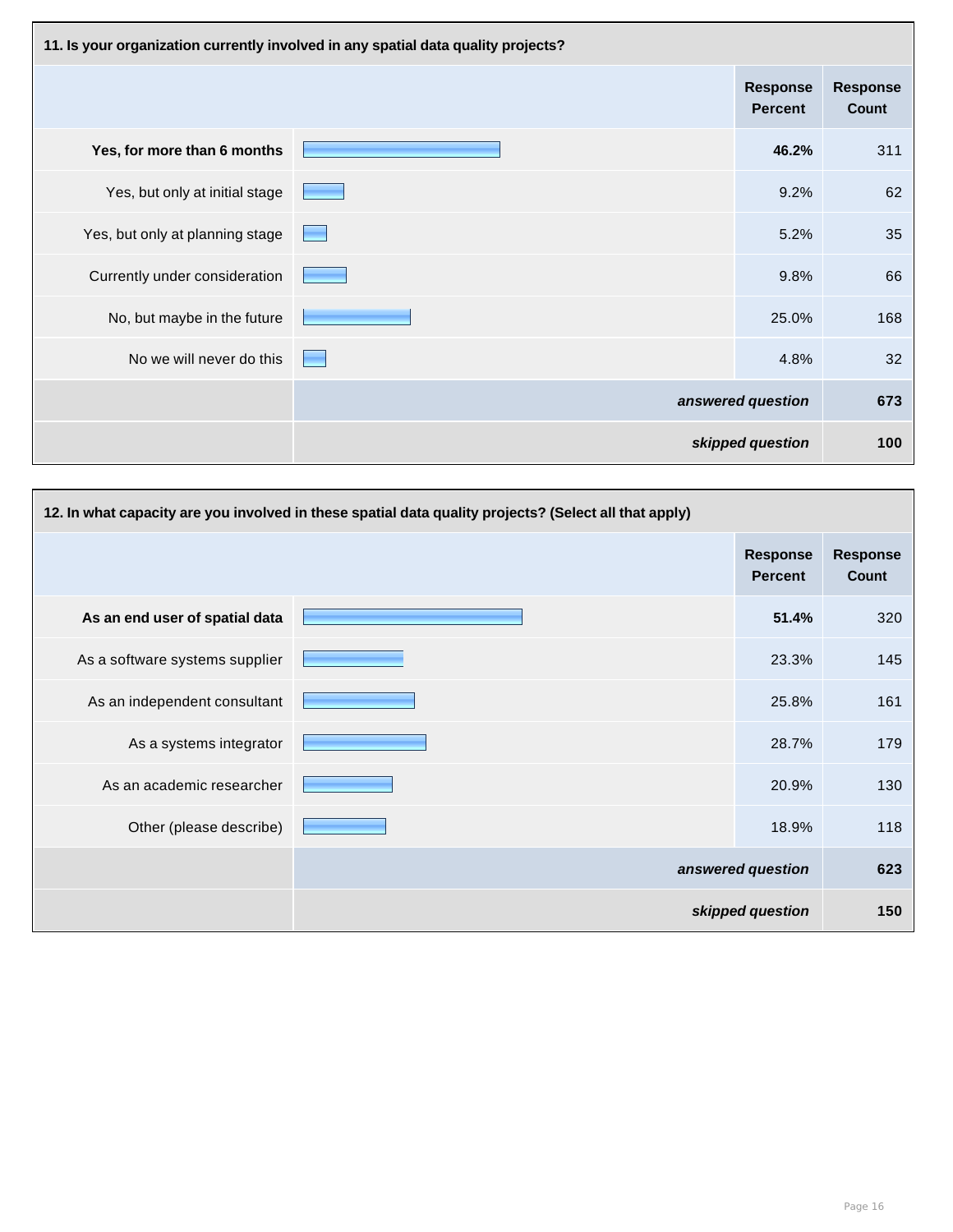| 13. How would more accurate or more consistent spatial data help your organization or your customers? (Select all that apply) |  |                                   |                                 |
|-------------------------------------------------------------------------------------------------------------------------------|--|-----------------------------------|---------------------------------|
|                                                                                                                               |  | <b>Response</b><br><b>Percent</b> | <b>Response</b><br><b>Count</b> |
| <b>Provide consistent results</b>                                                                                             |  | 71.0%                             | 447                             |
| Increase revenues                                                                                                             |  | 19.5%                             | 123                             |
| Reduce operational costs                                                                                                      |  | 50.8%                             | 320                             |
| Increase profitability                                                                                                        |  | 22.2%                             | 140                             |
| Improve my organization's<br>understanding of business<br>problems                                                            |  | 27.0%                             | 170                             |
| Better meet customer expectations                                                                                             |  | 52.7%                             | 332                             |
| Deliver higher quality products                                                                                               |  | 64.3%                             | 405                             |
| Improve the decision making<br>process relating to spatial data                                                               |  | 62.7%                             | 395                             |
| Improve the importance of spatial<br>data                                                                                     |  | 55.7%                             | 351                             |
| Other (please explain)                                                                                                        |  | 7.8%                              | 49                              |
|                                                                                                                               |  | answered question                 | 630                             |
|                                                                                                                               |  | skipped question                  | 143                             |

**14. Is data in your organization used by your end customers fit for its intended purpose? For example are you using the same data once collected for cartographic map printing for online analysis? Response Percent Response Count Yes – fit for purpose 57.5%** 358 No – far from original purpose **17.3%** 108 Unsure due to lack of origin information on said data 25.2% 157 **answered question 623 skipped question 150**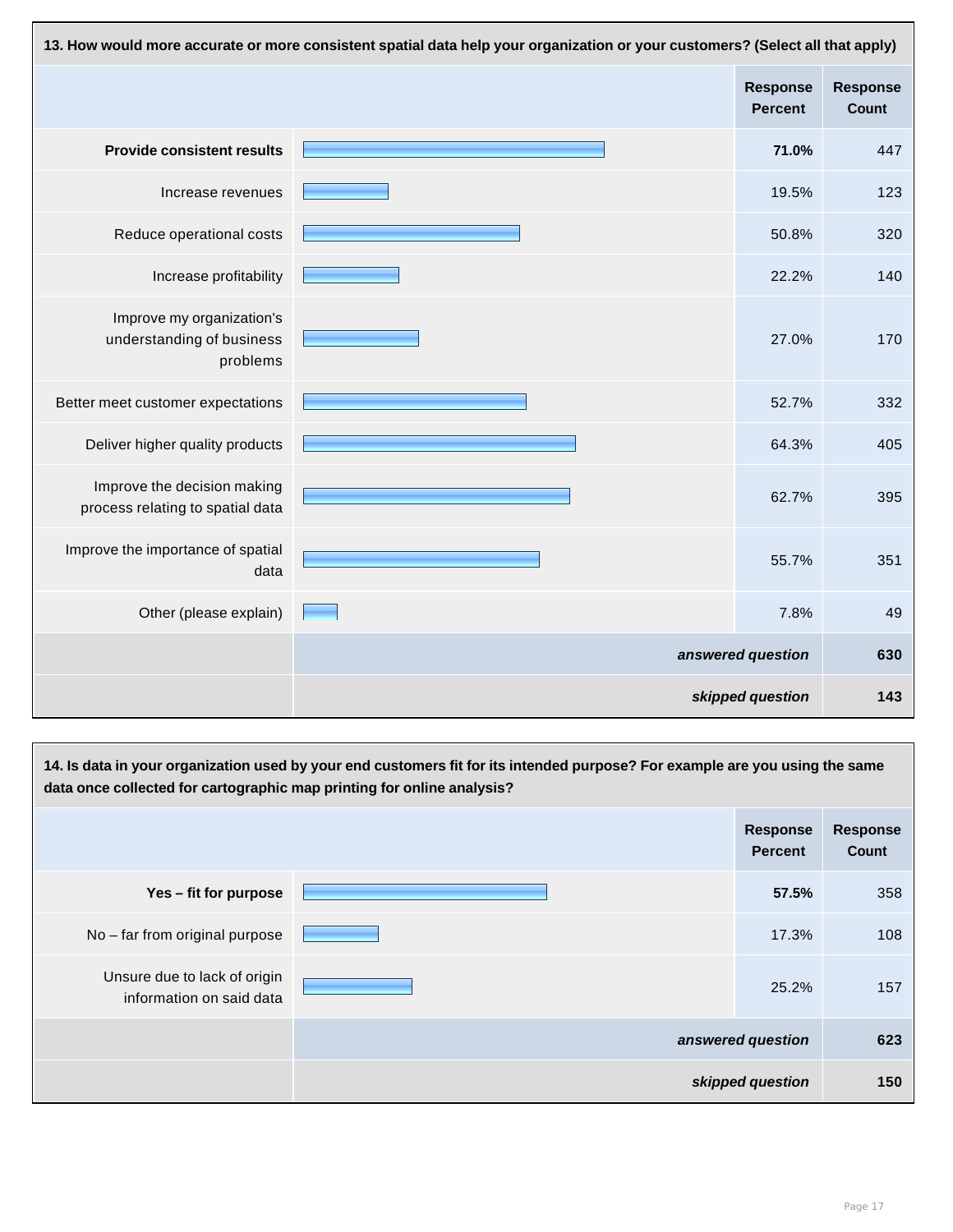| 15. Do you have a means to quantitatively measure your spatial data quality? |  |                                   |                          |
|------------------------------------------------------------------------------|--|-----------------------------------|--------------------------|
|                                                                              |  | <b>Response</b><br><b>Percent</b> | <b>Response</b><br>Count |
| <b>Yes</b>                                                                   |  | 42.5%                             | 262                      |
| <b>No</b>                                                                    |  | 33.2%                             | 205                      |
| Unsure                                                                       |  | 24.3%                             | 150                      |
|                                                                              |  | answered question                 | 617                      |
|                                                                              |  | skipped question                  | 156                      |

| 16. How do you measure your data quality? |                   |                          |  |
|-------------------------------------------|-------------------|--------------------------|--|
|                                           |                   | Response<br><b>Count</b> |  |
|                                           |                   | 254                      |  |
|                                           | answered question | 254                      |  |
|                                           | skipped question  | 519                      |  |

| 17. How do you communicate the quality of your spatial data to your users? |                   |                                 |
|----------------------------------------------------------------------------|-------------------|---------------------------------|
|                                                                            |                   | <b>Response</b><br><b>Count</b> |
|                                                                            |                   | 247                             |
|                                                                            | answered question | 247                             |
|                                                                            | skipped question  | 526                             |

| 18. How do you assess the quality of spatial data that you are a consumer of? |                          |  |
|-------------------------------------------------------------------------------|--------------------------|--|
|                                                                               | <b>Response</b><br>Count |  |
|                                                                               | 558                      |  |
| answered question                                                             | 558                      |  |
| skipped question                                                              | 215                      |  |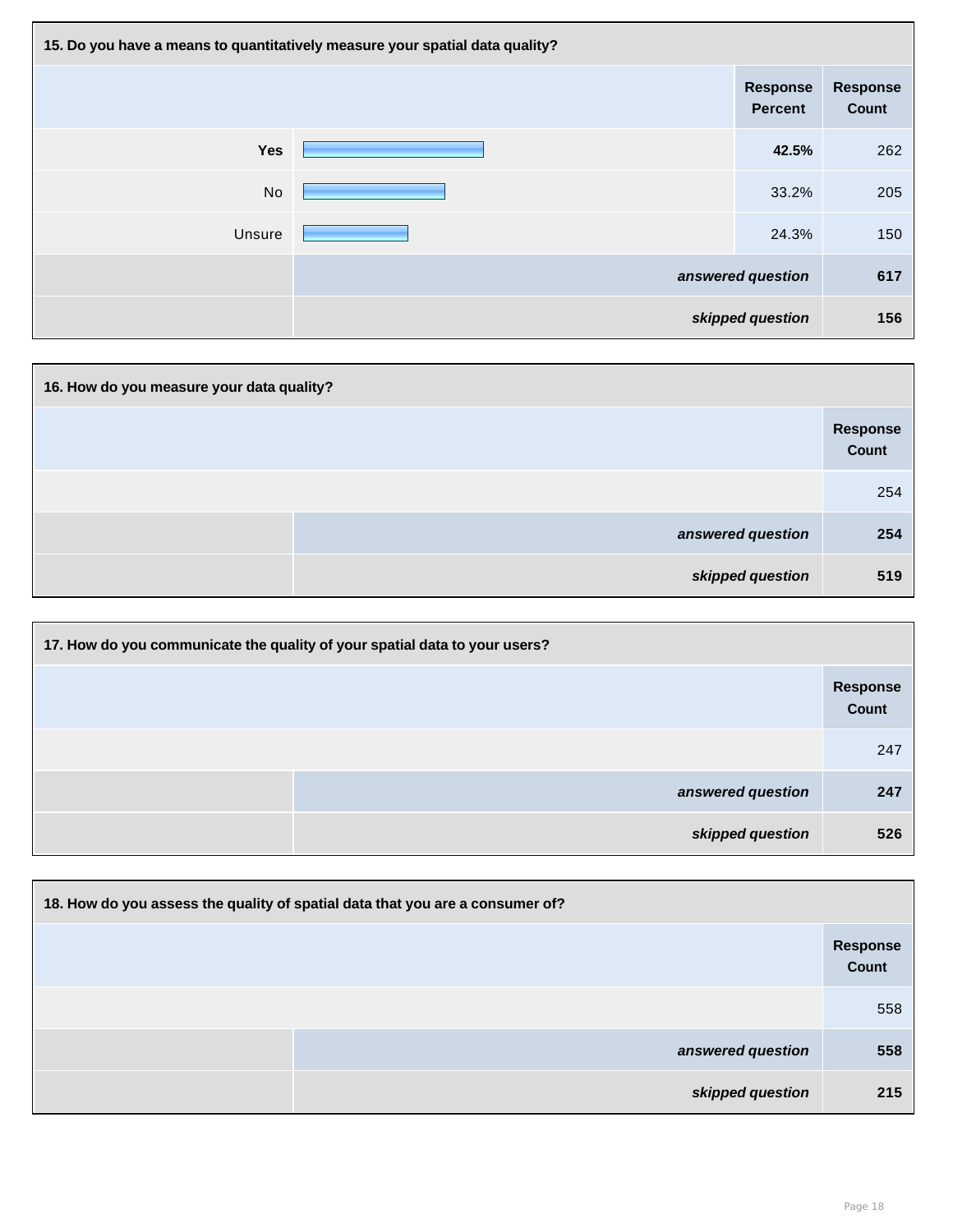| 19. How do you store your spatial data? (Select all that apply) |  |                                   |                          |
|-----------------------------------------------------------------|--|-----------------------------------|--------------------------|
|                                                                 |  | <b>Response</b><br><b>Percent</b> | <b>Response</b><br>Count |
| In a spatial database                                           |  | 70.9%                             | 395                      |
| In a flat file system on my computer                            |  | 53.0%                             | 295                      |
| In a flat file system on an external<br>drive                   |  | 42.2%                             | 235                      |
| Via a remote web server but not in a<br>database                |  | 20.1%                             | 112                      |
| On paper or hardcopy                                            |  | 20.6%                             | 115                      |
| Other (please specify)                                          |  | 8.6%                              | 48                       |
|                                                                 |  | answered question                 | 557                      |
|                                                                 |  | skipped question                  | 216                      |

| 20. Who is responsible for spatial data quality in your organization? |  |                                   |                                 |
|-----------------------------------------------------------------------|--|-----------------------------------|---------------------------------|
|                                                                       |  | <b>Response</b><br><b>Percent</b> | <b>Response</b><br><b>Count</b> |
| Whoever enters the data                                               |  | 25.0%                             | 138                             |
| The GIS Manager                                                       |  | 19.2%                             | 106                             |
| The Data Quality Manager                                              |  | 11.6%                             | 64                              |
| The IT Manager/Director/CIO                                           |  | 6.7%                              | 37                              |
| No person currently responsible                                       |  | 20.3%                             | 112                             |
| Other (please describe their<br>position)                             |  | 17.4%                             | 96                              |
|                                                                       |  | answered question                 | 552                             |
|                                                                       |  | skipped question                  | 221                             |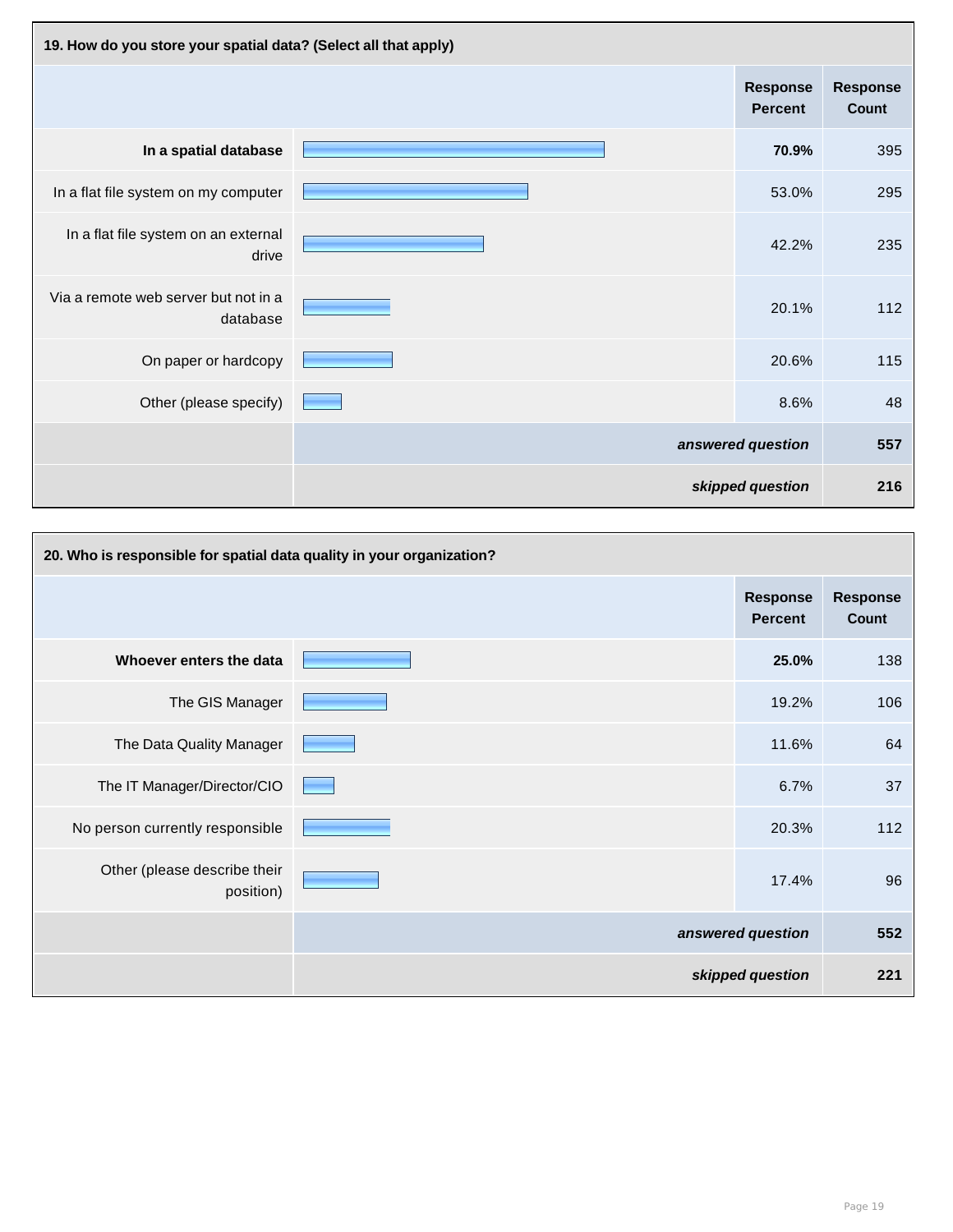**21. If you currently manage your spatial data quality manually, how much of your current workflow is taken up with manual processes?**

|                        | <b>Response</b><br><b>Percent</b> | <b>Response</b><br>Count |
|------------------------|-----------------------------------|--------------------------|
| <b>Up to 25%</b>       | 52.7%                             | 260                      |
| Up to 50%              | 23.9%                             | 118                      |
| More than 50%          | 14.2%                             | 70                       |
| 100% (entirely manual) | 9.1%                              | 45                       |
|                        | answered question                 | 493                      |
|                        | skipped question                  | 280                      |

| 22. Are you aware of any current legislation that mandates the way in which data are to be stored or maintained? |  |                                   |                                 |
|------------------------------------------------------------------------------------------------------------------|--|-----------------------------------|---------------------------------|
|                                                                                                                  |  | <b>Response</b><br><b>Percent</b> | <b>Response</b><br><b>Count</b> |
| Yes                                                                                                              |  | 23.3%                             | 127                             |
| <b>No</b>                                                                                                        |  | 76.7%                             | 419                             |
|                                                                                                                  |  | answered question                 | 546                             |
|                                                                                                                  |  | skipped question                  | 227                             |

| 23. Please name the legal procedure or appropriate ruling. |                          |
|------------------------------------------------------------|--------------------------|
|                                                            | <b>Response</b><br>Count |
|                                                            | 125                      |
| answered question                                          | 125                      |
| skipped question                                           | 648                      |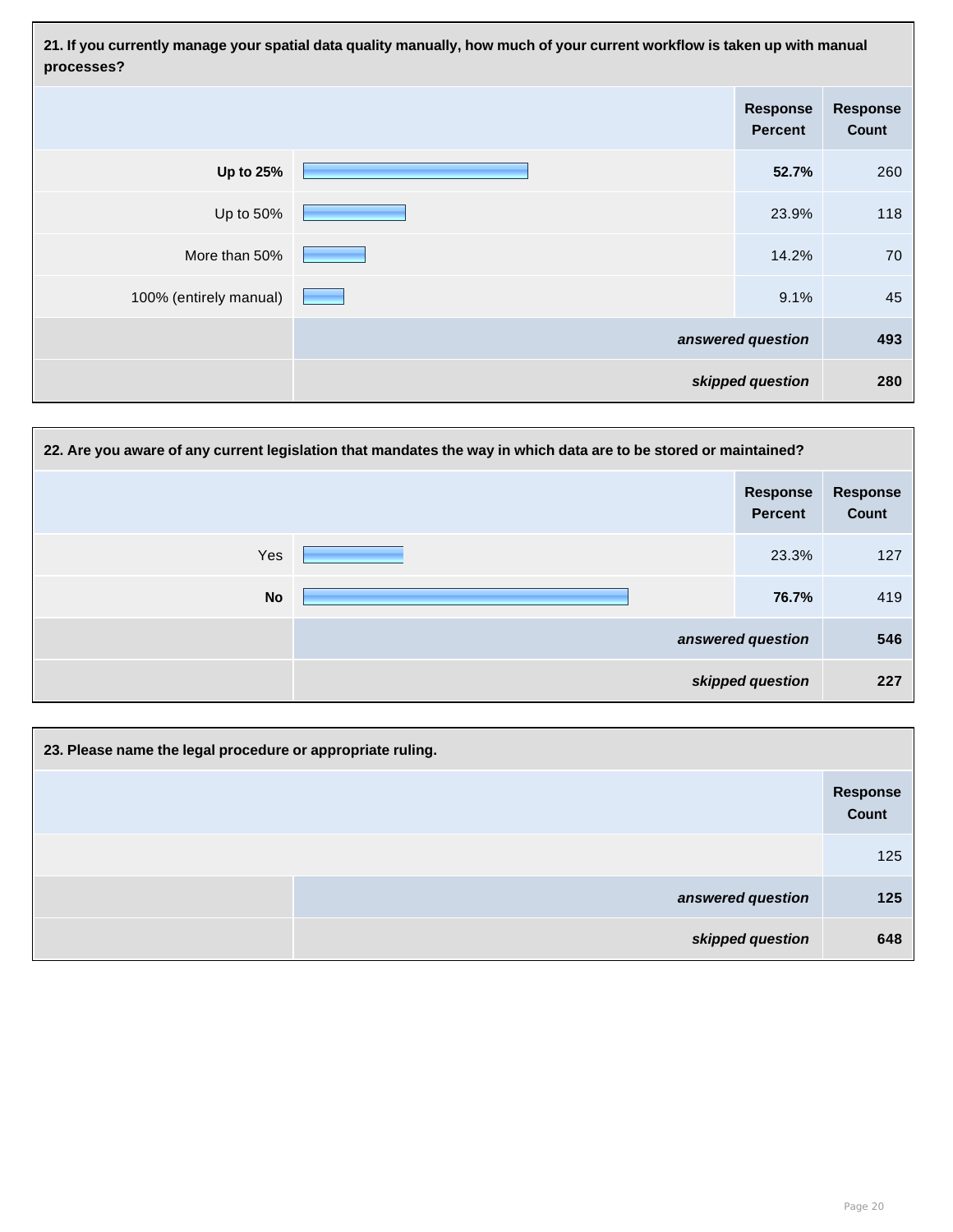| 24. Do you follow any standards in relation to maintaining spatial data quality? |  |                                   |                                 |
|----------------------------------------------------------------------------------|--|-----------------------------------|---------------------------------|
|                                                                                  |  | <b>Response</b><br><b>Percent</b> | <b>Response</b><br><b>Count</b> |
| Yes                                                                              |  | 44.2%                             | 238                             |
| <b>No</b>                                                                        |  | 55.8%                             | 300                             |
|                                                                                  |  | answered question                 | 538                             |
|                                                                                  |  | skipped question                  | 235                             |

| 25. Please name the standard(s): |                   |
|----------------------------------|-------------------|
|                                  | Response<br>Count |
|                                  | 234               |
| answered question                | 234               |
| skipped question                 | 539               |

| 26. Do you list spatial data quality requirements in contracts or request for proposals? |  |                                   |                                 |
|------------------------------------------------------------------------------------------|--|-----------------------------------|---------------------------------|
|                                                                                          |  | <b>Response</b><br><b>Percent</b> | <b>Response</b><br><b>Count</b> |
| Yes                                                                                      |  | 47.7%                             | 252                             |
| <b>No</b>                                                                                |  | 52.3%                             | 276                             |
|                                                                                          |  | answered question                 | 528                             |
| skipped question                                                                         |  | 245                               |                                 |

| 27. What are usually the requirements? |                   |
|----------------------------------------|-------------------|
|                                        | Response<br>Count |
|                                        | 247               |
| answered question                      | 247               |
| skipped question                       | 526               |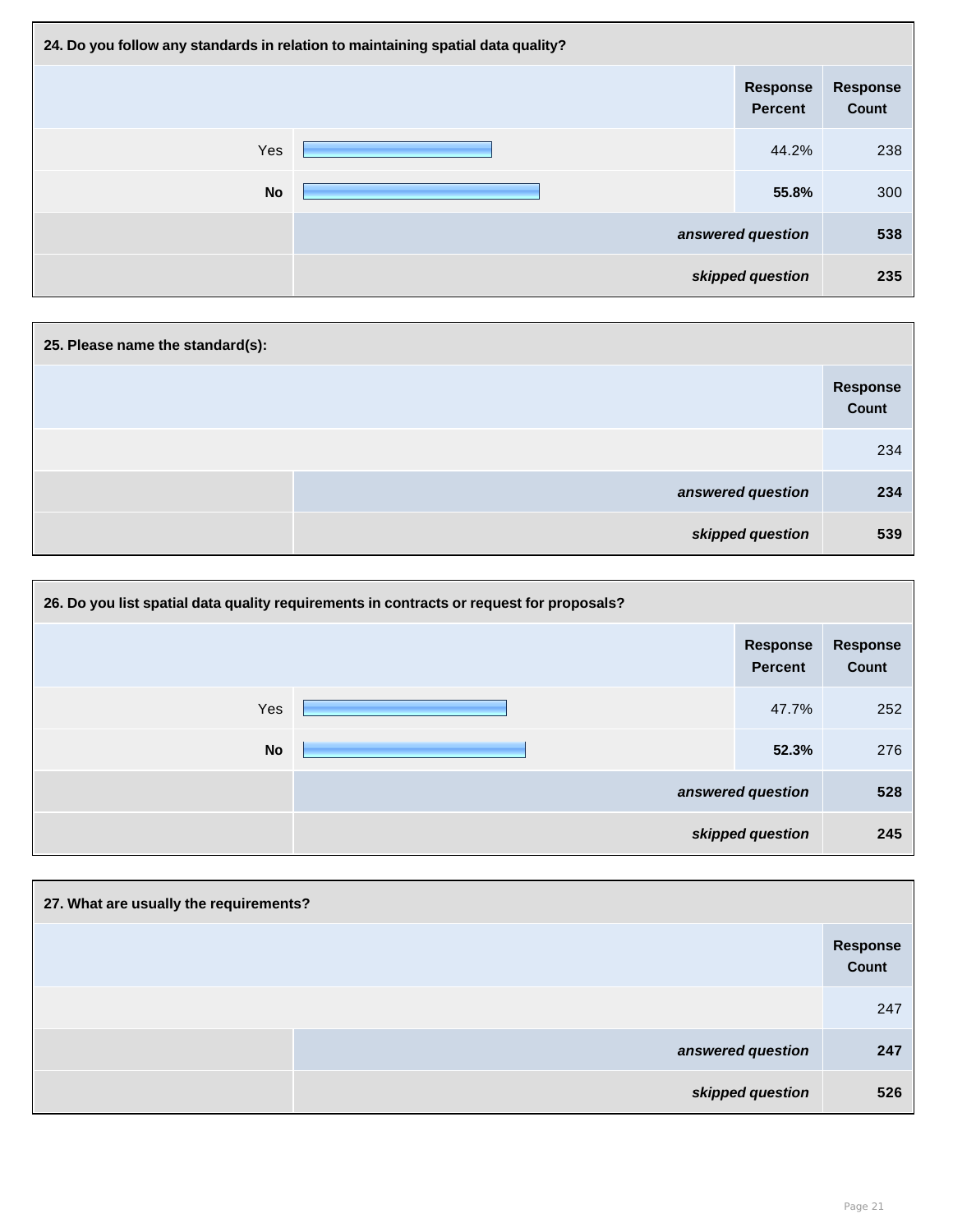**28. If you were to place a data project out for bid via an RFP or quote solicitation process, with all things being equal in vendor response to satisfying the terms of the RFP, if a vendor could assure a level of spatial data quality what value would your organization place on it?**

|                                                                 | <b>Response</b><br><b>Percent</b> | <b>Response</b><br><b>Count</b> |
|-----------------------------------------------------------------|-----------------------------------|---------------------------------|
| Zero - we would not be willing to<br>pay more                   | 26.5%                             | 136                             |
| 5% higher cost for a data quality<br>guarantee of 100%          | 15.6%                             | 80                              |
| 10% higher cost for a data quality<br>guarantee of 100%         | 25.3%                             | 130                             |
| 20% higher cost for a data quality<br>guarantee of 100%         | 20.0%                             | 103                             |
| 50% or more higher cost for a data<br>quality guarantee of 100% | 12.6%                             | 65                              |
|                                                                 | answered question                 | 514                             |
|                                                                 | skipped question                  | 259                             |

| 29. What is most important to your organization in terms of spatial data quality? |  |                                   |                          |
|-----------------------------------------------------------------------------------|--|-----------------------------------|--------------------------|
|                                                                                   |  | <b>Response</b><br><b>Percent</b> | <b>Response</b><br>Count |
| Attribute information                                                             |  | 14.8%                             | 76                       |
| Data accuracy                                                                     |  | 35.9%                             | 184                      |
| Meta Data                                                                         |  | 13.1%                             | 67                       |
| Geometric                                                                         |  | 13.6%                             | 70                       |
| Topological                                                                       |  | 10.1%                             | 52                       |
| Other (please specify)                                                            |  | 12.5%                             | 64                       |
|                                                                                   |  | answered question                 | 513                      |
|                                                                                   |  | skipped question                  | 260                      |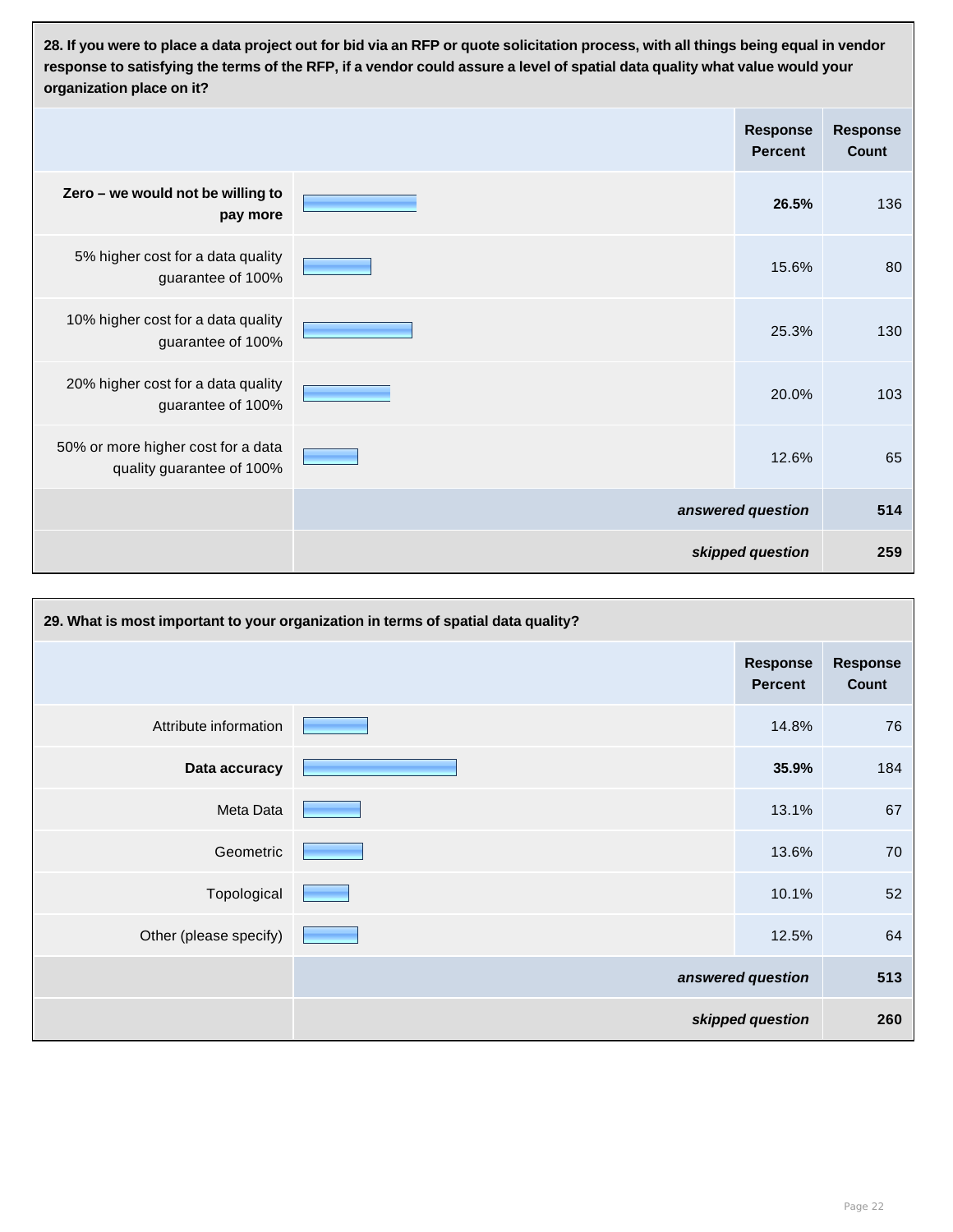| 30. What do you find consistently missing in spatial data? |                          |  |  |
|------------------------------------------------------------|--------------------------|--|--|
|                                                            | <b>Response</b><br>Count |  |  |
|                                                            | 511                      |  |  |
| answered question                                          | 511                      |  |  |
| skipped question                                           | 262                      |  |  |

| 31. Which of these spatial data quality management activities do you currently undertake in your organization or on behalf of<br>customers: |                   |                                   |                                 |
|---------------------------------------------------------------------------------------------------------------------------------------------|-------------------|-----------------------------------|---------------------------------|
|                                                                                                                                             |                   | <b>Response</b><br><b>Percent</b> | <b>Response</b><br><b>Count</b> |
| Data Augmentation - Enhance data<br>using information from internal and<br>external data sources                                            |                   | 39.3%                             | 199                             |
| Data Integration - Match, merge or<br>link data from a variety of disparate<br>sources                                                      |                   | 52.3%                             | 265                             |
| Data Profiling - Inspect for errors,<br>inconsistencies, redundancy and<br>incomplete information                                           |                   | 38.3%                             | 194                             |
| Data Monitoring - Check and control<br>data integrity over time                                                                             |                   | 24.7%                             | 125                             |
| Data Validation - Correct,<br>standardize and verify data                                                                                   |                   | 41.2%                             | 209                             |
| All of the above                                                                                                                            |                   | 36.5%                             | 185                             |
|                                                                                                                                             | answered question |                                   | 507                             |
|                                                                                                                                             | skipped question  |                                   | 266                             |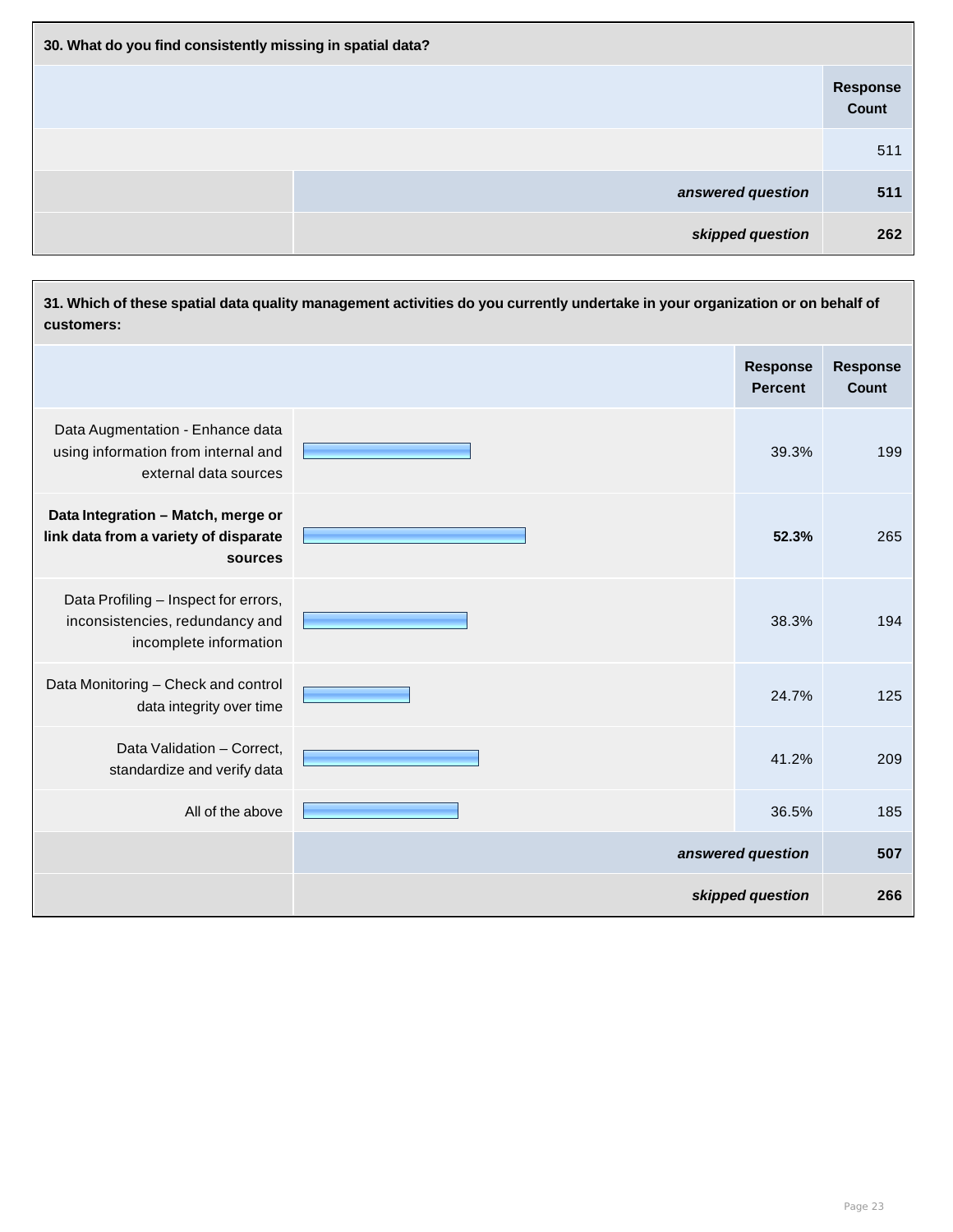| 32. Content   |                   |                                   |                          |
|---------------|-------------------|-----------------------------------|--------------------------|
|               |                   | <b>Response</b><br><b>Percent</b> | <b>Response</b><br>Count |
| Important     |                   | 92.1%                             | 453                      |
| Not Important | $\Box$            | 3.3%                              | 16                       |
| Unsure        | ۰                 | 4.7%                              | 23                       |
|               |                   | Reason                            | 78                       |
|               | answered question |                                   | 492                      |
|               |                   | skipped question                  | 281                      |

| 33. Scope         |  |                                   |                          |
|-------------------|--|-----------------------------------|--------------------------|
|                   |  | <b>Response</b><br><b>Percent</b> | <b>Response</b><br>Count |
| Important         |  | 61.2%                             | 301                      |
| Not Important     |  | 12.2%                             | 60                       |
| Unsure            |  | 26.6%                             | 131                      |
|                   |  | Reason                            | 67                       |
| answered question |  | 492                               |                          |
|                   |  | skipped question                  | 281                      |

| 34. Level of detail |                   |                                   |                          |
|---------------------|-------------------|-----------------------------------|--------------------------|
|                     |                   | <b>Response</b><br><b>Percent</b> | <b>Response</b><br>Count |
| Important           |                   | 85.8%                             | 422                      |
| Not Important       |                   | 7.9%                              | 39                       |
| Unsure              |                   | 6.3%                              | 31                       |
| Reason              |                   | 75                                |                          |
|                     | answered question |                                   | 492                      |
|                     |                   | skipped question                  | 281                      |